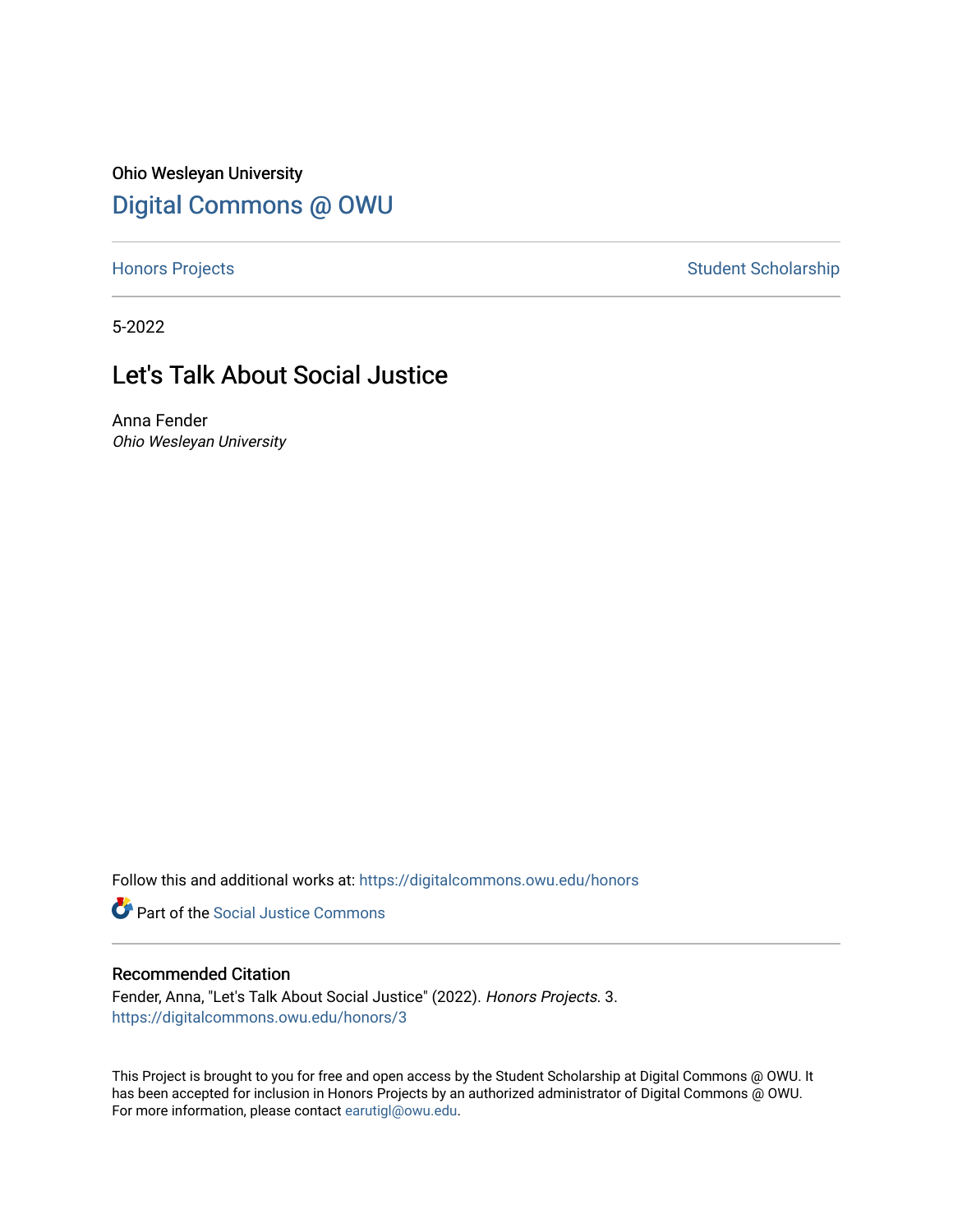## OHIO WESLEYAN UNIVERSITY

Let's Talk About Social Justice

Presented in partial fulfillment of the requirements for graduating with University Honors

In

HON 300.12 Capstone

by Anna Fender April 2022

**Honors Project Committee** 

Professor \_\_ Richelle Schrock (project advisor)

Professor John Durst

Professor Stephanie Merkel

Professor

Approved: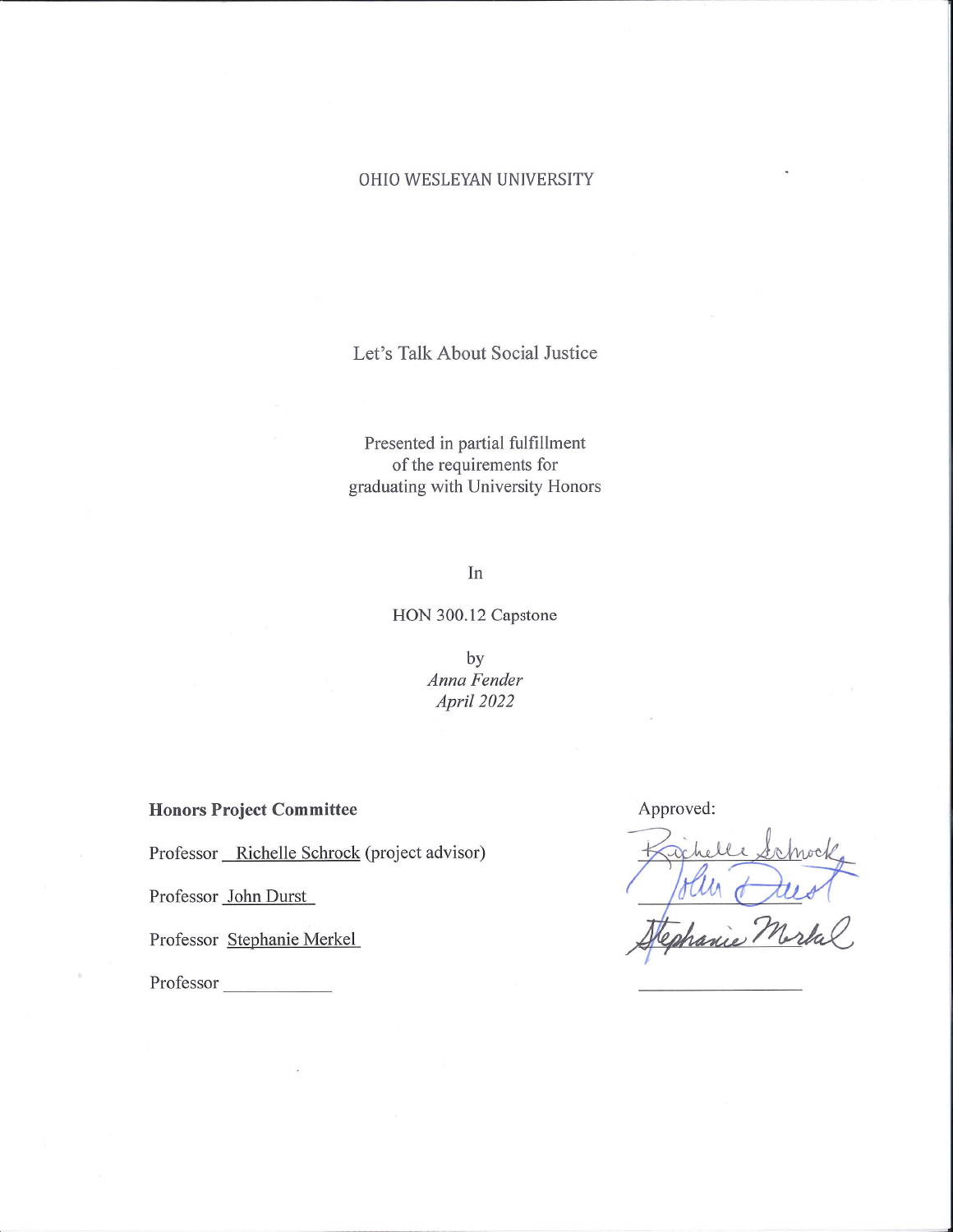## TABLE OF CONTENTS

| TABLE OF CONTENTS ii                                                                       |                            |
|--------------------------------------------------------------------------------------------|----------------------------|
|                                                                                            |                            |
| <b>CHAPTER I</b>                                                                           |                            |
|                                                                                            | $\overline{\phantom{a}}$ 3 |
| <b>CHAPTER II</b>                                                                          |                            |
|                                                                                            |                            |
| Social Justice Education in Group Settings<br>14<br>Interfaith Conversation Structure<br>5 |                            |
|                                                                                            |                            |
|                                                                                            |                            |
| <b>CHAPTER III</b>                                                                         |                            |
|                                                                                            |                            |
|                                                                                            |                            |
|                                                                                            |                            |
|                                                                                            |                            |
|                                                                                            |                            |
| <b>CHAPTER IV</b>                                                                          |                            |
| 12                                                                                         |                            |
| <b>CHAPTER V</b>                                                                           |                            |
| DISCUSSION, CONCLUSIONS and RECOMMENDATIONS 17                                             |                            |
|                                                                                            |                            |
|                                                                                            |                            |
| RECOMMENDATIONS 18                                                                         |                            |
|                                                                                            | 20                         |
| APPENDICES                                                                                 | 22                         |
| APPENDIX A: Discussion Questions from Dinner 1: Let's Talk About: Religion &               |                            |
| Spirituality                                                                               | 22                         |
| APPENDIX B: Discussion Questions from Dinner 2: Let's Talk About: Race &                   |                            |
| Ethnicity_                                                                                 | 23                         |
| APPENDIX C: Discussion Questions from Dinner 3: Let's Talk About: Gender &                 |                            |
| Sexuality                                                                                  | 24                         |

## **List of Tables**

| Table<br>. |  |
|------------|--|
| Table      |  |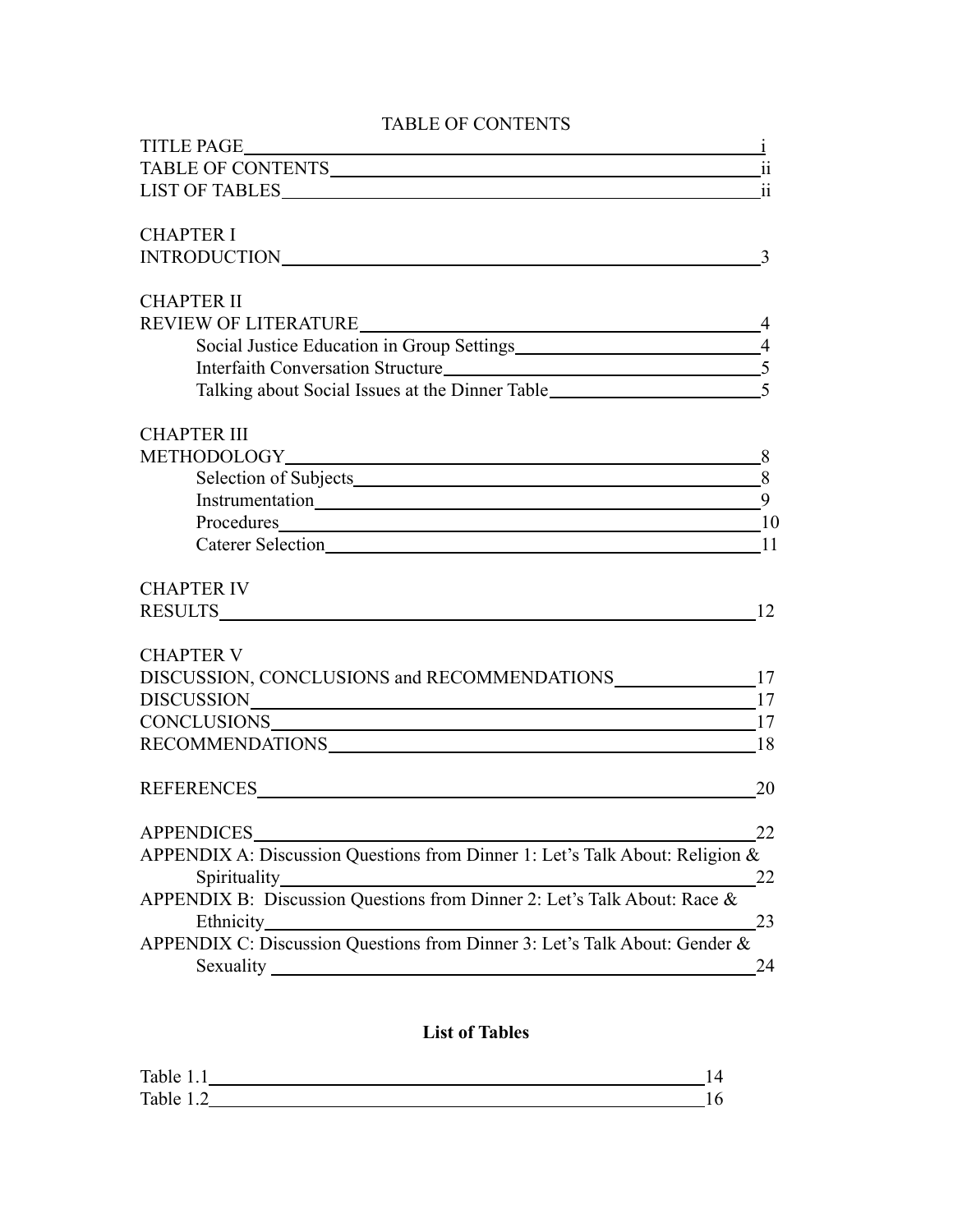#### **Chapter I**

#### **Introduction**

During my time as an OWU student and Social Justice major, I have been asked to think about how I can make a difference in the world around me. While grappling with that question, I have come to believe that the problems in the world that are at the root of all injustice are dehumanization, censorship, and a lack of compassion for other human beings. All of these problems have led to a generalized indifference to the suffering of others within much of the world's population. I believe that the most important work I can do to make a difference in the world and help the cause of social justice and equity is to help each community that I am a part of change the way they think about people who come from different identity groups and help increase empathy and compassion through feminist and humanized education about major social justice issues.

For my Senior Honors Thesis and Social Justice Mentored Activism Project, I hosted a series of dinners at which participants engaged in intentional conversation about prominent Social Justice topics. Each dinner focused on a different topic and allowed me to practice community organizing- by collaborating with student organizations, staff members, and faculty who focus on each topic- and put into practice my own ideas of how to support and encourage participant-led social justice education. My participants were students, faculty, and staff who wanted to engage in these conversations and wanted to grow closer with other members of our campus community. I measured how helpful these dinners were in offering space for participants to educate themselves, make meaningful connections with other members of the community, and increase their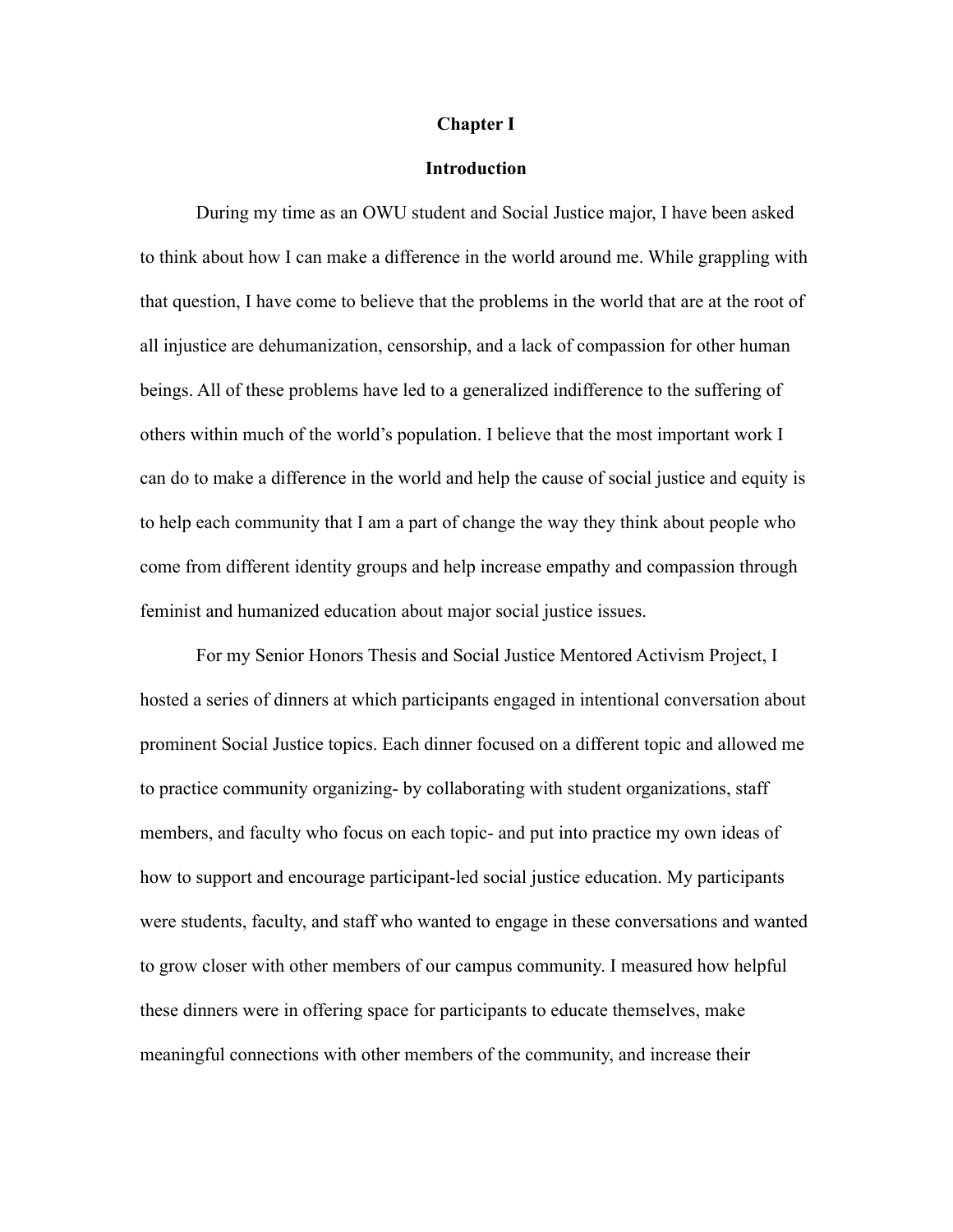compassion and awareness on how these issues impact others around them by conducting entry and exit surveys. I believe that this project allowed me to accomplish my goals of increasing compassion, awareness, and connectedness within a community. While I cannot change the entire world, this project has helped make a difference within our campus community.

#### **Chapter II**

## **Review of Literature**

### *Social Justice Education in Group Settings*

Education about social injustice and the impact of identity on experiences within society has been a central focus for social justice movements for at least several decades. Education in movement spaces has taken on different forms throughout the years. From Teach-Ins of the Civil Rights Movement to the "Syllabus" of modern protest spaces, education about social issues has always been integrated into movements. Feminist Consciousness Raising Groups of the Second Wave of Feminism and Black Feminist Healing Circles represent Feminist approaches to collective education and emphasize the importance of group support for individualized learning journeys (hooks, 2000 & Richardson, 2017). Research has been done on various educational frameworks including education happening within social movements (Hall et al., 2011), learning in a collective context (Kilgore, 1999), learning as a form of activism (Choudry, 2015), and various other forms in which education occurs in social movements such as public education, informal education, and education about the movement itself (Niesz et al., 2018). All of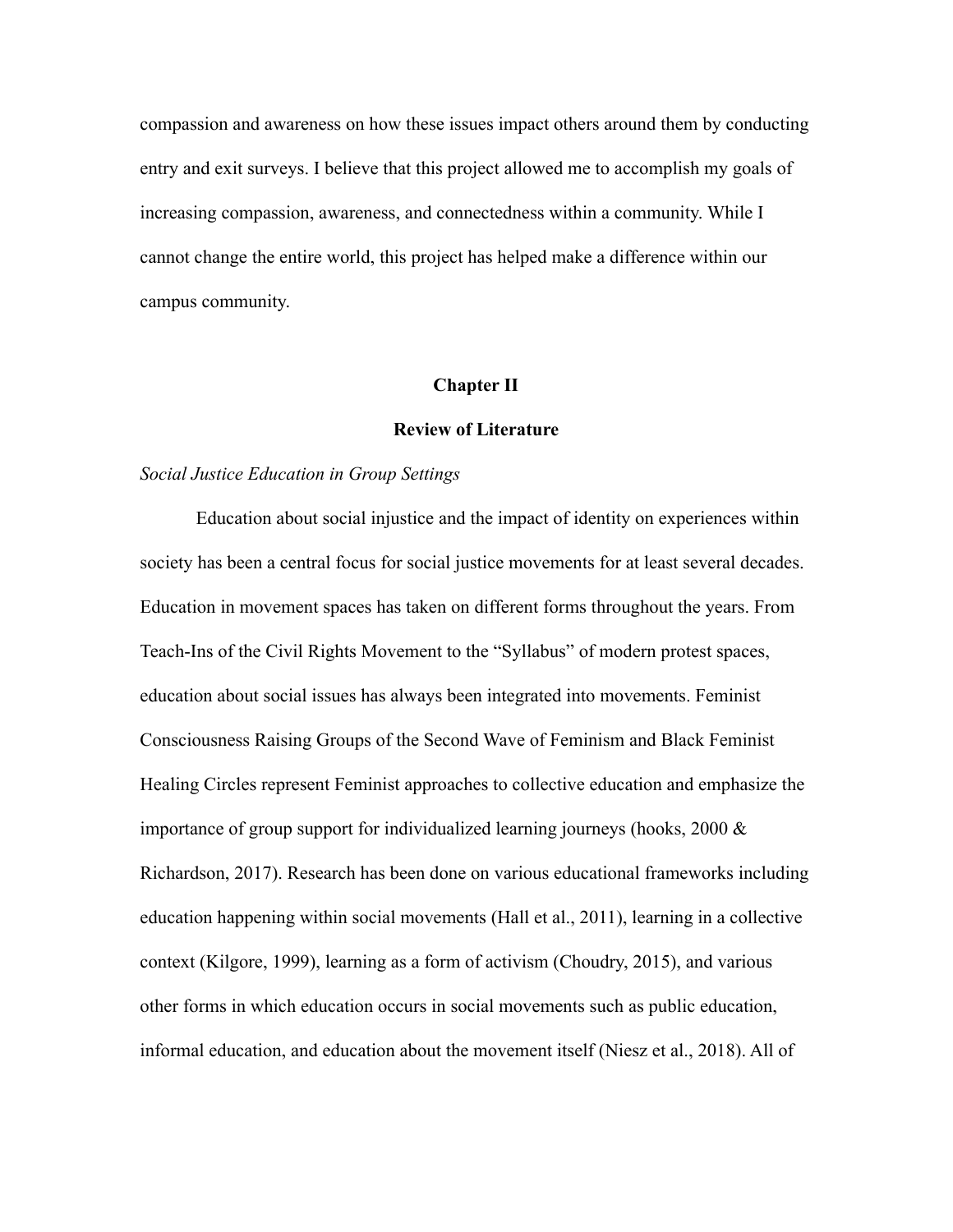this scholarship points toward education within social movements being an important element of increasing movement cohesion, success, and public awareness of movement issues. Education is a powerful tool that social movements can use to reach their goals, gain public support, and increase effectiveness of participants.

### *Interfaith Conversation Structures*

This project is also rooted in the framework of the Better Together Conversations, which are a style of conversation, proposed by the Interfaith Youth Core, that encourages participants to work on communicating with people that they don't know. This idea was designed to facilitate interfaith conversations, and one of these conversations took place on Ohio Wesleyan's campus in February of 2020, in the form of a dinner hosted by OWU's Interfaith Leadership Council. These conversations bring people together over a common interest in building community and meeting new people within an existing community. Interfaith organizations in other contexts have also facilitated conversations in their communities. Valley Interfaith in Rio Grande Valley, Texas, facilitated community conversations between parents and guardians of students at Palmer Elementary School in Pharr, Texas. The framework of their conversations centers on the concept of *relational organizing* (Putnam, et. al., 2003). On the topic of how their conversation-based structure is effective at building community, a local organizer, Catalina Mendiola says,

...Organizing is all about building relationships. It's not about meetings. These are not counseling sessions. They are not an interview. It's a conversation. You're building a relationship here. Not extracting information. Not pushing an agenda. And the only way to do this is to leave yourself open to be changed by the conversation (Putnam et. al., 13-14).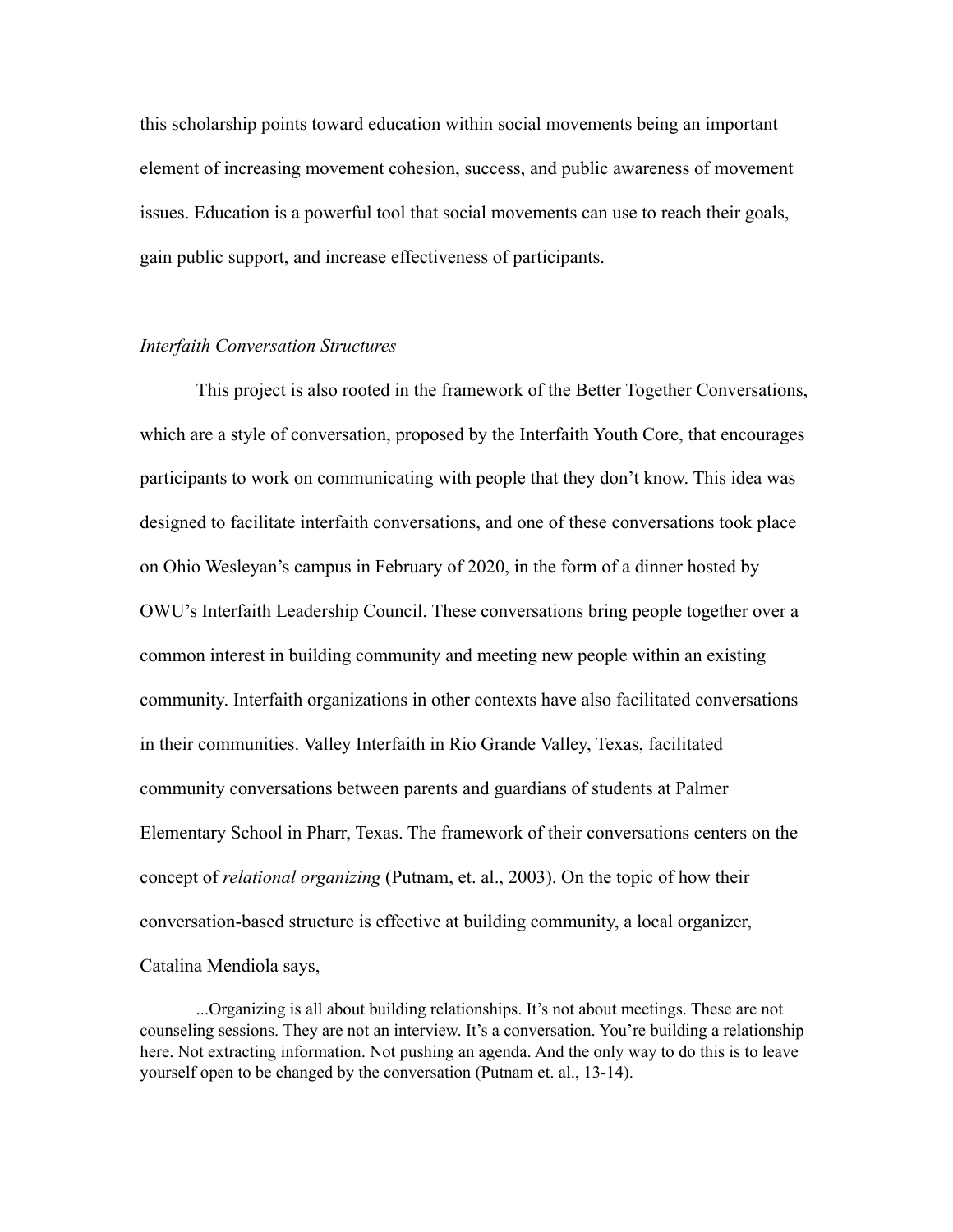When structured properly, conversations can be used as a powerful tool for community building. When all members of the conversation are treated with respect and view each other as equals, participants can create relationships that are built on trust and vulnerability. When people feel that they are going to be listened to and valued for their perspective and identity, they are more likely to feel safe to share their genuine opinions and experiences. This is critical in spaces where education related to social activism is happening because, "abstract ideas do not connect people, and social action, when it is not rooted in the heart of people's life experiences, withers in the face of opposition and disappointment" (Putnam et. al., 21-22). Personal stories give weight to social issues and demonstrate that these issues have real life consequences. Stories are powerful.

Whenever someone tells his or her story […] you feel the power of narrative. The listeners lean toward the speaker, their eyes on her face; their silence deepens, rich with attention and connection. Often, the stories are similar in ways that bind the tellers together and also different, individual, revealing the variety of human experience. Stories build relationships; they knit communities together (Putnam et. al., 23).

This power of narrative is especially relevant in situations of social movement spaces. Abstract issues must be humanized for participants, especially those who do not have direct experience with the injustice associated with another participant's specific form of identity-based oppression. Movement spaces that create opportunities for conversation based on participant experiences are also offering a chance for participants to heal through shared recognition and relationship with others who have gone through similar experiences (Richardson, 2017). The intent of the Let's Talk About Social Justice dinner series was to build on the work of past organizers and movements and build relationships within a campus community centered on a shared desire to work for social justice in our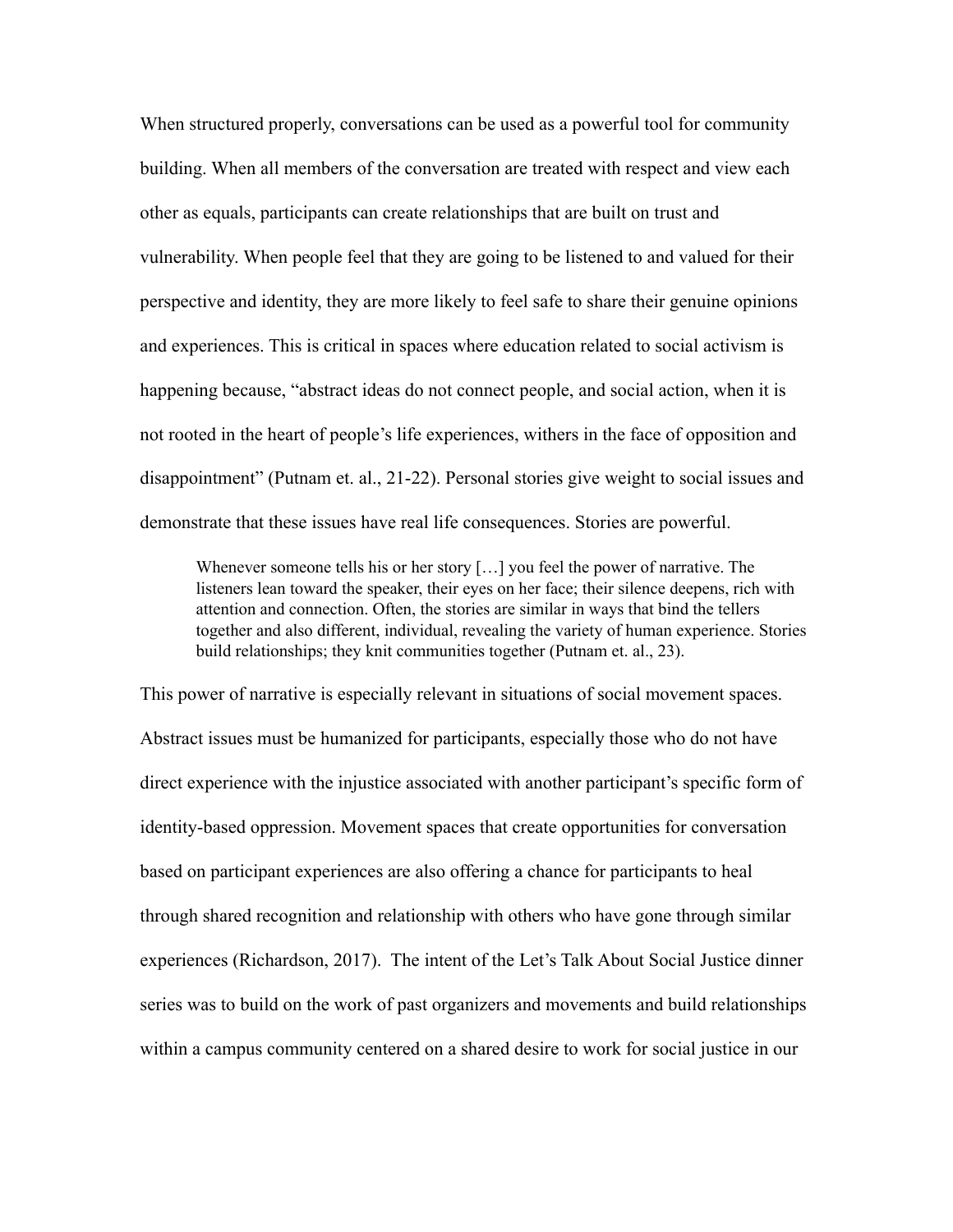immediate space, through conversations centered on identity, participant life experiences, and the process of taking ownership of one's social justice education. These dinners and the conversations that took place at them were designed to humanize injustice and abstract concepts within the discourse of Social Justice.

### *Talking about Social Issues at the Dinner Table*

The idea that we should not be discussing "controversial topics" in polite company has become a dominant discourse in much of society. References to hiding political views at Thanksgiving dinner, avoiding politics, sex, and religion at dinner parties, and making polite small talk on a first date are common cliches in much of mainstream media and present in many of our lives. Those who are interested in facilitating meetings and productive workspaces are invested in encouraging participants to discuss complex issues and topics, and when this is translated to a meal space, this indoctrinated taboo of not causing a fight at the dinner table becomes a major barrier to meaningful conversations and productive discourse. Priya Parker responds to this issue of facilitating controversial conversations at gatherings through the concept of "Good Controversy," or the idea that properly structured and facilitated contention can have the effect of making participants look more closely at the things that matter most, such as morals, values, and priorities (Parker, 233). She speaks of groups at events she has organized, who place harmony over progress and, "by avoiding what truly mattered to them in the name of not ruffling feathers, they were evading the questions they most cared about answering" (Parker, 232). In hosting dinners focusing on topics of social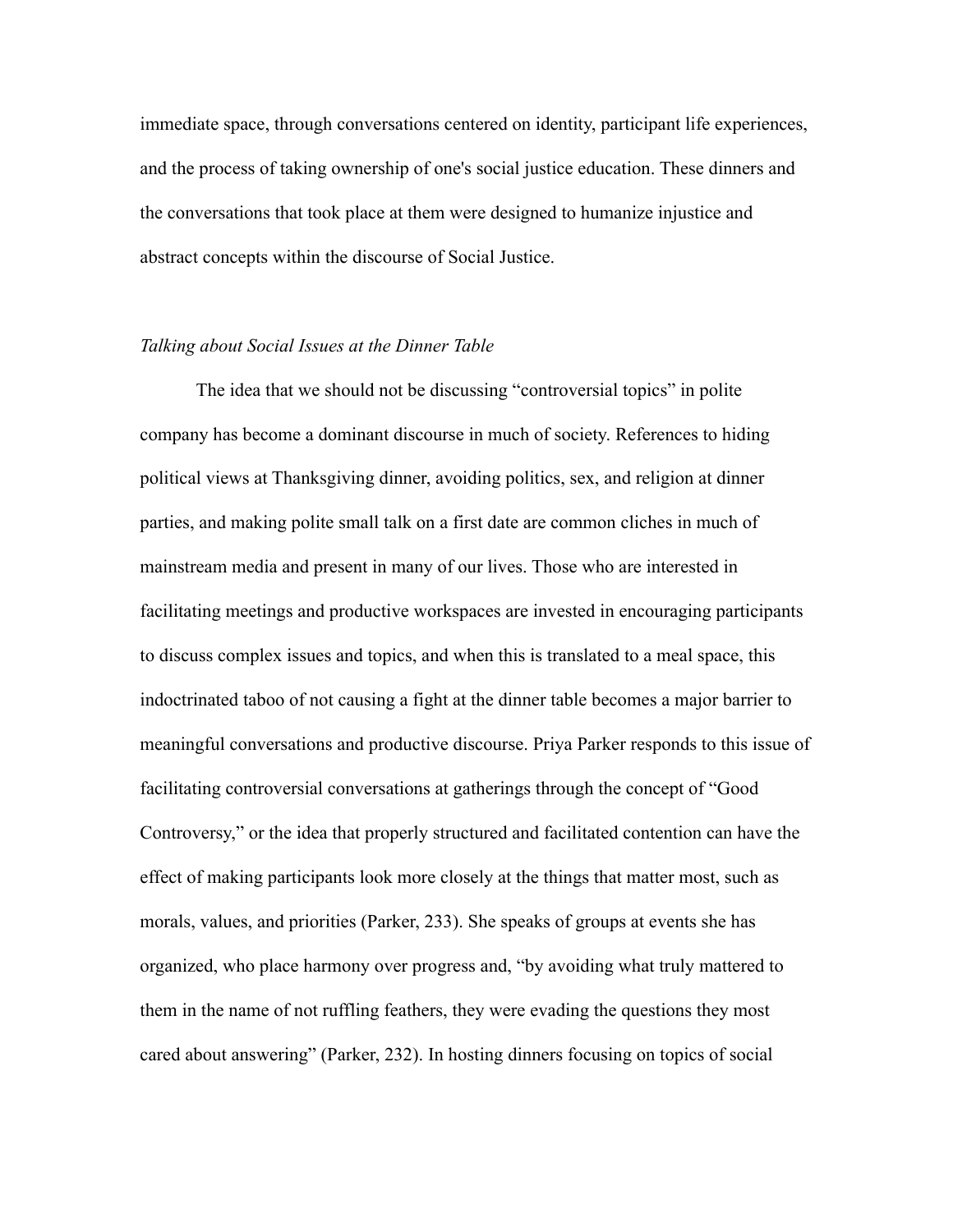in/justice and identity, I am intentionally asking participants to step outside of their comfort zones in hopes that they will genuinely connect with one another through recognition of their shared humanity.

## **Chapter III**

## **Methodology**

## *Selection of Subjects*

Subjects self-selected to participate in the dinners. To alert the campus community that these events were happening, I shared the information with the Sociology-Anthropology and Social Justice departments, the Women's and Gender Studies department, and the student boards in each of those departments. I also created posters with a link to the event as a scannable QR-code and put them up around campus in visible spots for students. I posted a notice about the dinners as a whole, and about each dinner individually, 3 times in the OWU daily- the daily campus newsletter. Additionally, I shared verbally that the events were happening in each of the classes I was in at the time and shared posters with a registration link QR-code with each of my professors so they could share the information with their classes. Finally, I created an Instagram account, @LetsTalkAboutSJ, where I shared information about the dinners and provided a link to registration. Students widely use Instagram for personal entertainment and many student groups and organizations have Instagram accounts, so the platform offered a convenient way for me to interact with students and organizations directly. I also used the account as a way to assist in the process of helping participants find social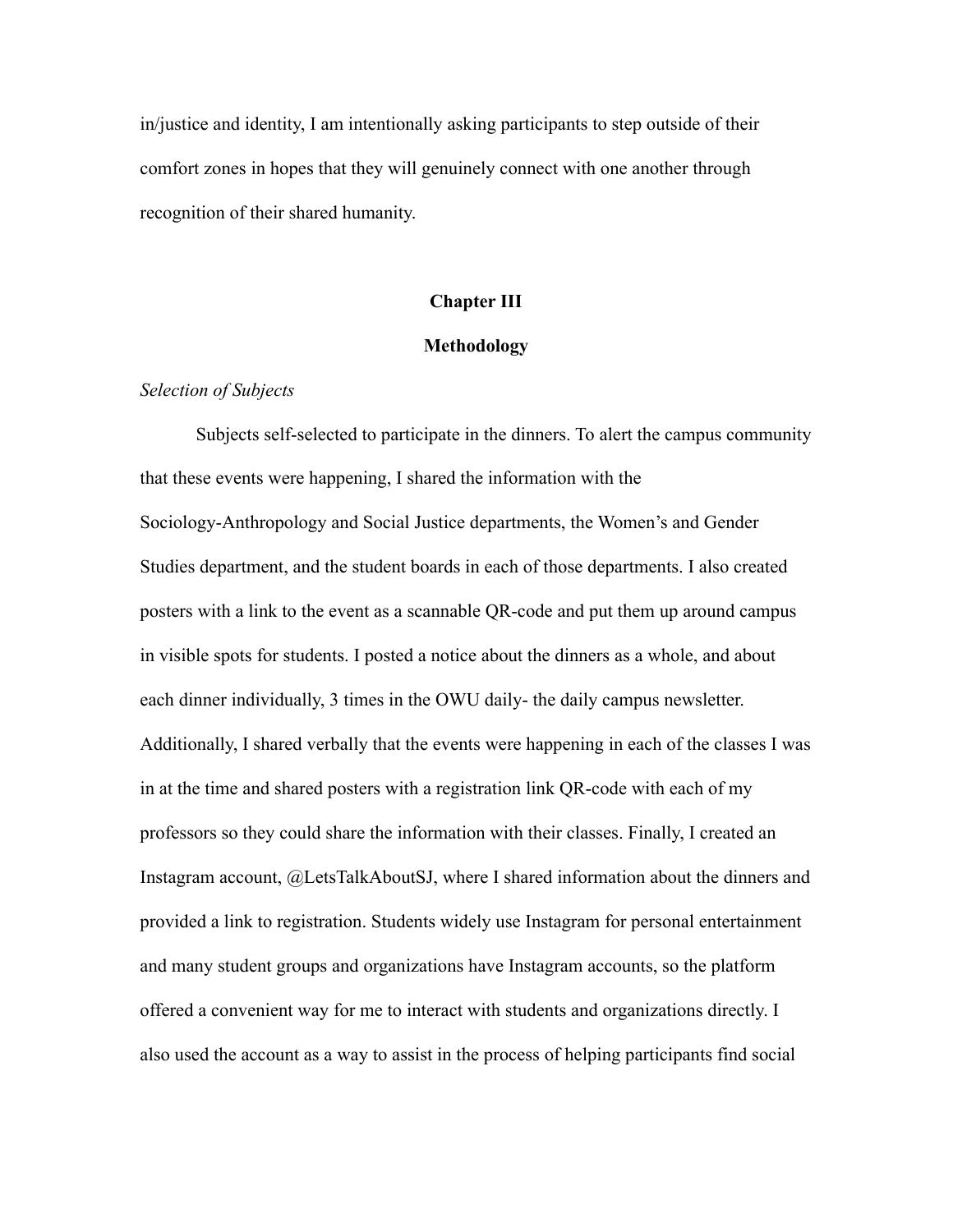justice focused accounts to follow by following those accounts myself. When participants follow the account I created, the Instagram algorithm is more likely to suggest accounts that I follow for the participant. To maximize the usefulness of the Instagram account, I also created a Linktree, which is a platform that can be accessed by clicking the link in the bio of the Instagram account. On the Linktree, I have links to useful websites, and, during the active periods, I had links to registration for each dinner. Instagram and Linktree are free to use with an email address, therefore making these platforms ideal resources for increasing accessibility of social justice education. In fact, Linktree has been used in the past as a format for sharing "Syllabi" at protests.

### *Instrumentation*

When students, faculty, or staff registered for the event, they filled out a brief information sheet and were then sent the entrance survey. For the registration form, entrance survey, and exit survey, I used Google Forms. All OWU students, faculty, and staff have Gmail accounts, which allowed me to have a good amount of confidence that they were familiar with the user-friendly interface, and I had the added benefit of being able to have the forms feed directly into spreadsheets.

For each dinner, I created a list of questions to guide conversation and encourage participants to speak from their own experiences rather than quoting lectures or readings (Appendices A-C). The intention here was to have something for participants to rely on when they were trying to start conversations or as a tool to help bring focus back to the topic at hand when conversations veered off topic. Conversations at each table were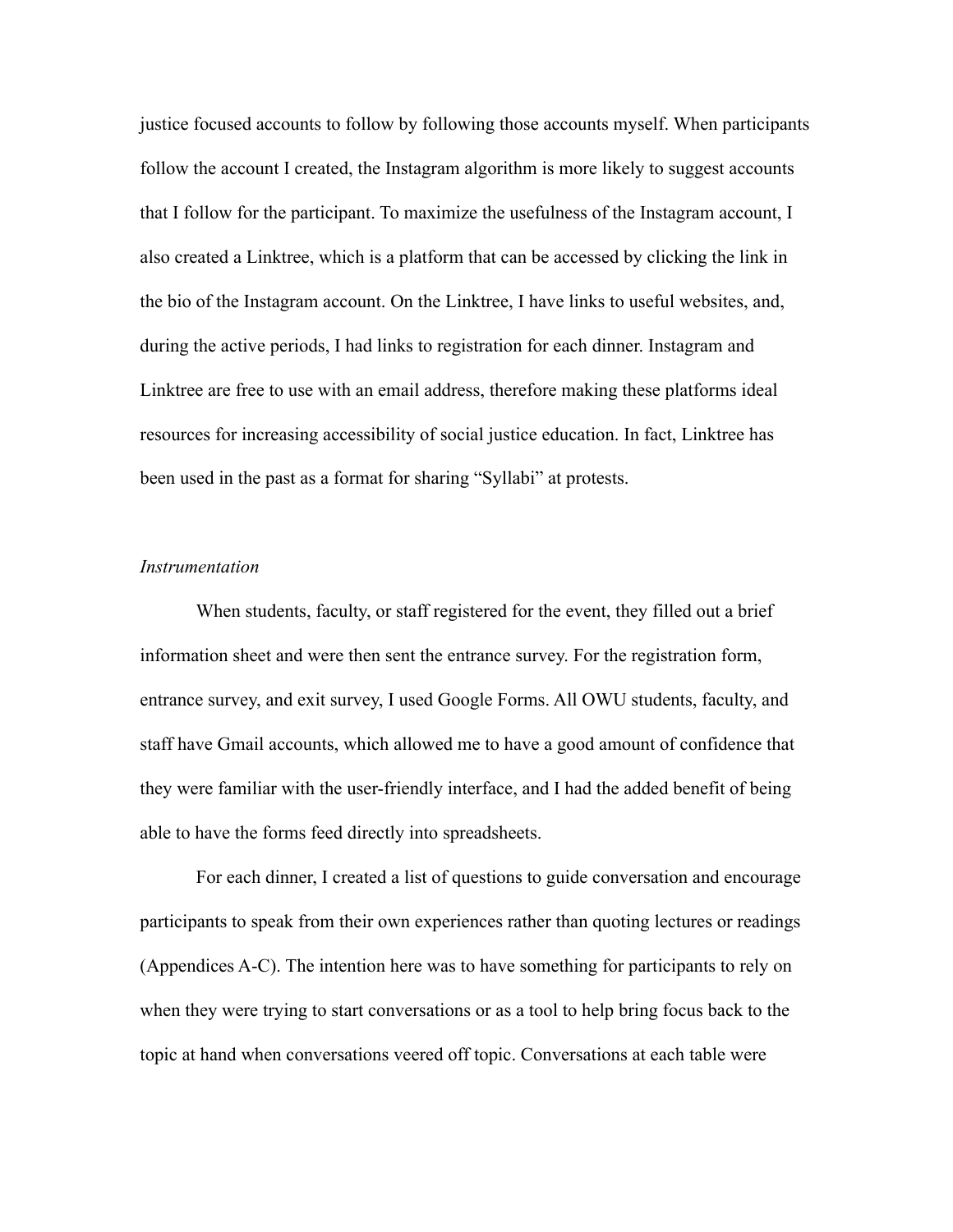facilitated by the participants. While the questions were provided as an outline, participants decided where conversations went and what was specifically discussed. No two tables had the same conversation as the questions relied on participant perspectives.

## *Procedures*

After participants registered, I sent them an email with specific details of the location and a reminder of the date and time of the event, along with a link to the entrance survey. Entrance and Exit Surveys were anonymous, and I sent out a reminder email about completing the entrance survey on the morning of each event. At the event itself, I arrived prior to the event, ensured that the room was set up in the 6 table, 6 seats per table model that I chose for the project. Catering arrived and I set it up with assistance from friends or volunteers from the participant pool, as participants arrived. As they entered the room, I told participants that they could sit at any of the tables but to try and sit with some people that they did not already know, or whom they did not know well. I began each dinner at about 6:05 PM with a speech welcoming the participants to the event and explaining that the questions on each table were intended to serve as a guide and that participants were encouraged to take turns asking and responding to questions. Participants were reminded to make space for everyone to participate as fully as possible, according to their individual comfort levels. I told them that the questions were intended to all be addressed during the 2-hour event, but it was okay if not every question was addressed. I then dismissed participants to get dinner from the buffet-style serving line.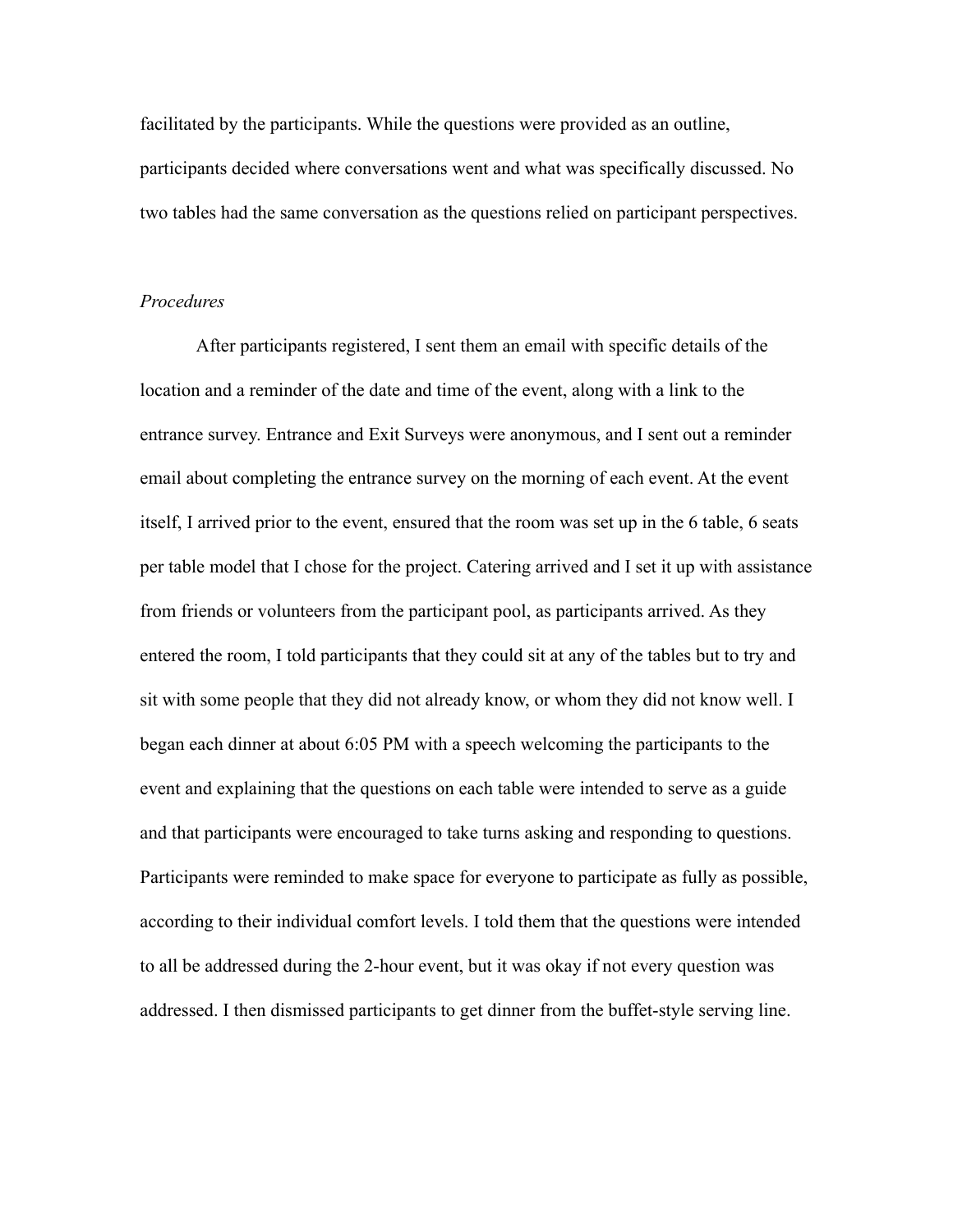Having participants serve themselves allowed each person to access food that met their individual dietary needs and avoided participant-driven food waste.

At about 7:50-7:55 PM I informed participants that it was almost time to close, thanked them for their time and energy, and reminded them to fill out the exit survey which I sent to them during the event. After the event I sent out one reminder email reminding participants to fill out their exit surveys.

## *Caterer Selection*

For my project, I was granted a Baran Fellowship, in the amount of \$3,500. I intentionally chose to spend my catering budget in a way that supported local Black- and POC-owned restaurants. I spent about \$1,000 on each dinner and ordered from the following restaurants:

- Pita, Int. Dublin, Ohio
- J. Gumbo's Delaware, Ohio
- Steele Your Heart Catering Columbus, Ohio

Through this process, I found quality food and tried to counteract some of the impacts of the COVID-19 Pandemic by directing business and attention to local businesses and businesses owned by People of Color. These businesses were negatively impacted in the last few years as a result of increased incidents of openly expressed racism and the global pandemic. My goal in these dinners was to work to counter the negative impacts of the last few years on our socio-political state as a community. In addition to the campus community needing opportunities to socialize and develop connections with one another,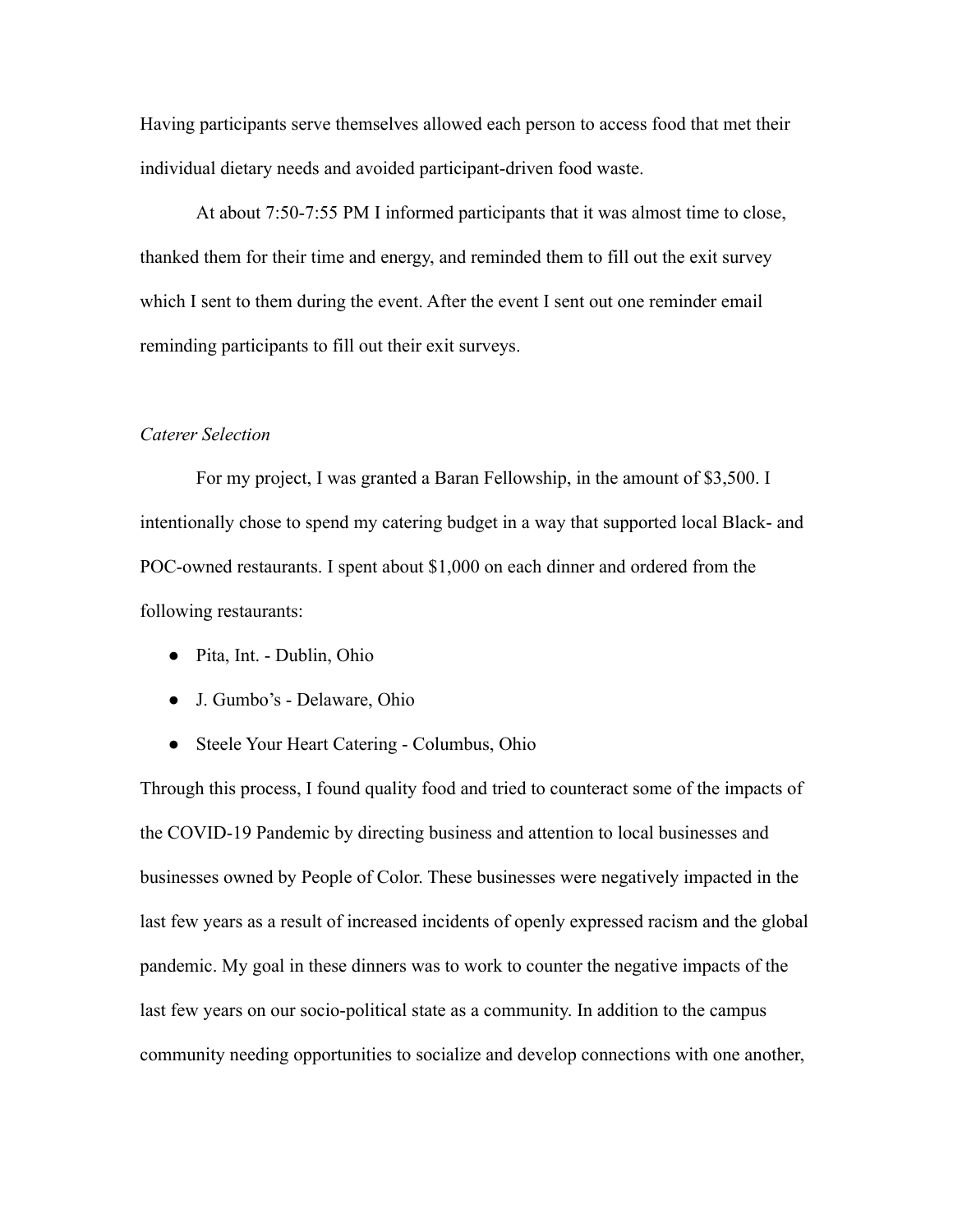our wider community off campus has been impacted by the same political and social issues that have created divisions and isolation within the OWU Community. By choosing to hire Black- and POC-owned restaurants to cater the events, the events incorporated another level of Social Justice into the structure of the events and by contracting with local minority-owned businesses, I was stimulating the local economy, supporting local business owners, and Black-owned businesses.

#### **Chapter IV**

### **Results**

I had 30 registered participants for dinner one, Religion & Spirituality, 33 registered participants for dinner two, Race  $\&$  Ethnicity, and 29 registered participants for dinner three, Gender & Sexuality. Some participants did not show up, but I had at least 15 (or half of the 30 maximum) participants at each dinner. To analyze the anonymized entry and exit surveys, I connected surveys by asking participants to include the last four digits of their phone number in a field at the beginning of the surveys. When analyzing the data, I removed all entry and exit surveys that did not have a matching pair. This left me with 16 responses from the first dinner, 11 responses from the second dinner, and 9 responses from the third dinner. These numbers demonstrate that not all participants who attended the dinner completed both surveys, and not all participants who registered for the events attended the events.

As a result of the surveys conducted across all three dinners, I found that 72% of respondents felt that participating in the dinners increased their level of comfort in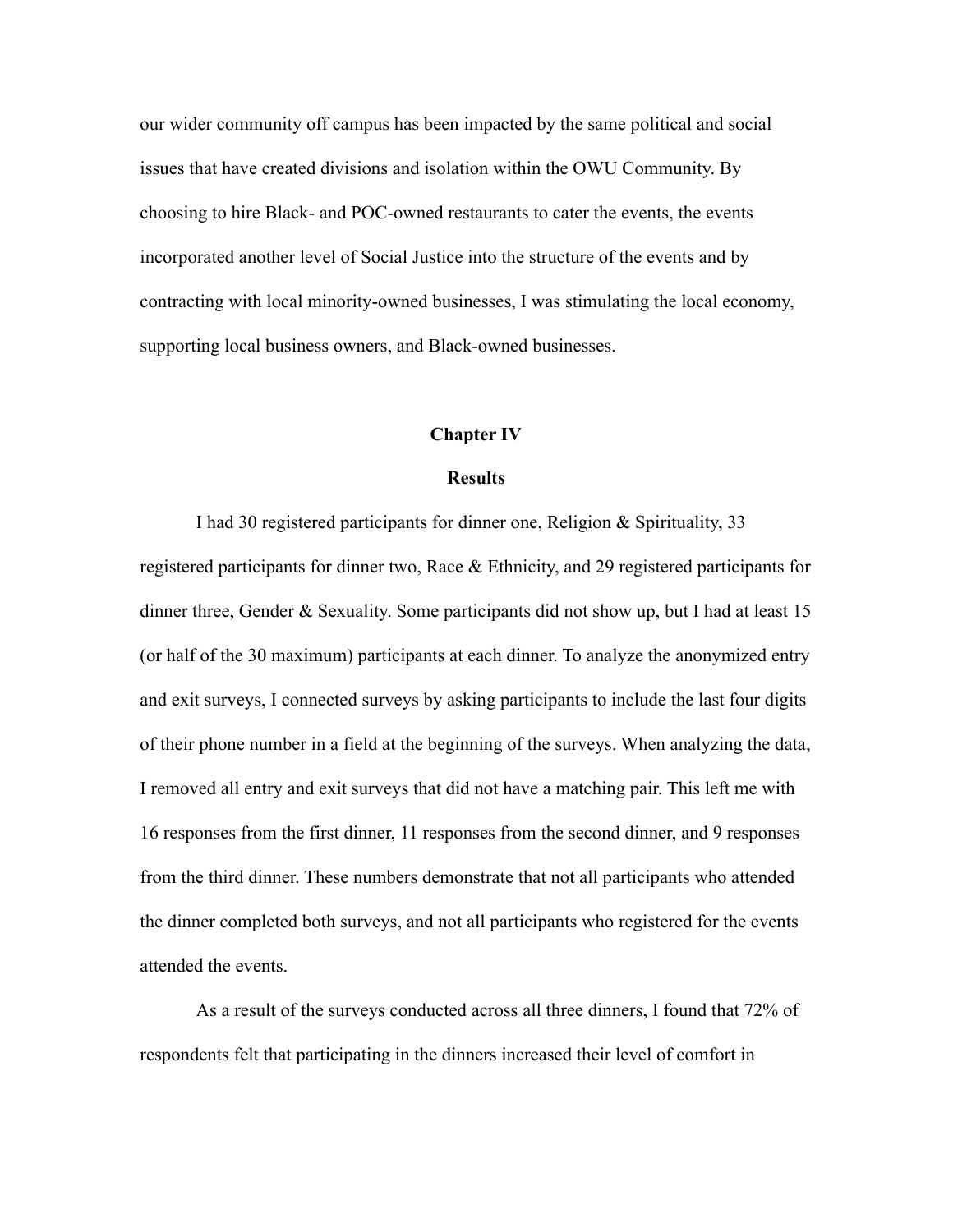discussing the topics, 25% of respondents felt that the event neither increased nor decreased their comfort level in discussing the topic, and one person said that it did not increase their comfort level, but added in the comment section that they reported this way because they came to the dinner feeling fully comfortable discussing the topic. When asked if attending the dinner increased their sense of community or belonging on OWU's campus, 81% of respondents indicated that it increased their sense of community or belonging, 17% of respondents indicated that they felt that the event neither increased nor decreased their sense of belonging on campus, and one respondent indicated that the event did not increase their sense of community or belonging on campus.

At the end of each survey, participants were asked two open response questions:

1. Do you have any ideas about how to build more connections and a sense of belonging on campus?

2. If you have any other comments or reflections to share, feel free to do so below. The responses of participants to these questions can be found in Table 1.1 and 1.2. The responses to these questions demonstrate participant perspectives on their experience at the event and capture participant ideas for how to create future opportunities for building connection and community on campus.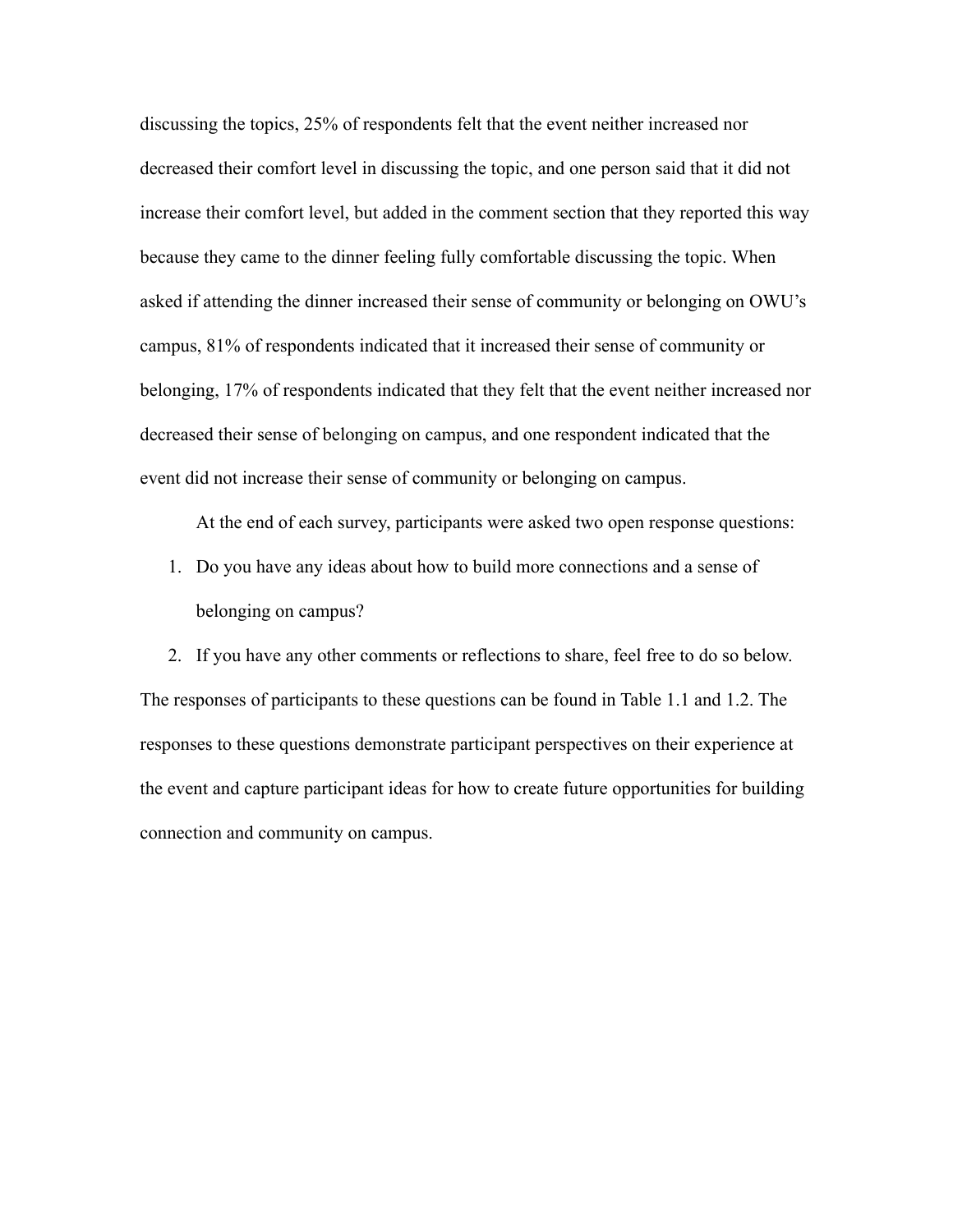| <b>Table 1.1</b> Participant responses, by dinner, to the question: Do you have any ideas about how to build more connections and a |
|-------------------------------------------------------------------------------------------------------------------------------------|
| sense of belonging on campus?                                                                                                       |

| Let's Talk About: Religion & Spirituality                                                                                                                                                                                                                                                  | Let's Talk About: Race & Ethnicity                                                                                                                                                                                                                                                                                                                                                                                                                       | Let's Talk About: Gender & Sexuality                                                                                                                                                                                                                                                                                                                                                                                                             |
|--------------------------------------------------------------------------------------------------------------------------------------------------------------------------------------------------------------------------------------------------------------------------------------------|----------------------------------------------------------------------------------------------------------------------------------------------------------------------------------------------------------------------------------------------------------------------------------------------------------------------------------------------------------------------------------------------------------------------------------------------------------|--------------------------------------------------------------------------------------------------------------------------------------------------------------------------------------------------------------------------------------------------------------------------------------------------------------------------------------------------------------------------------------------------------------------------------------------------|
| I really loved the mixing of students, faculty, and staff<br>on really deep subject matter.                                                                                                                                                                                                | in a calm and open environment.                                                                                                                                                                                                                                                                                                                                                                                                                          | I loved being able to talk about these topics continue to offer similar programming and promote<br>service & travel-learning opportunities                                                                                                                                                                                                                                                                                                       |
| Offer more opportunities for folks to connect with<br>others who share their faith background/spiritual beliefs I think inviting classes to your project<br>-- most people on campus only know about Cru and<br>OMT and not really any of the other faith-based<br>opportunities on campus | could be really interesting, since the people<br>that are attending are pretty like minded<br>with what we're talking about.                                                                                                                                                                                                                                                                                                                             | Not really other than the normal reach out to more<br>people to get them involved on things like this,                                                                                                                                                                                                                                                                                                                                           |
| Have something similar to Camp Oh-Wooo offered to<br>other grades. Just without the orientation part. Allows<br>students to branch outside of their friend group                                                                                                                           | These gatherings are certainly a move in<br>the right direction. :)                                                                                                                                                                                                                                                                                                                                                                                      | This was a really great start! More spaces like this is<br>exactly what we need.                                                                                                                                                                                                                                                                                                                                                                 |
| I have wondered about some sort of program explicitly<br>teaching students how to make friends or what<br>community looks like. It's also worth noting that the<br>folks at my table seemed to feel like they had found<br>belonging already.                                              | I think having more events like these and<br>encouraging both informal and formal<br>gatherings around shared interests is<br>important in community building. Already<br>I think OWU has a lot of good<br>opportunities to develop a strong sense of<br>belonging on campus; there are countless<br>organizations where students can gather<br>with like minded people and try to make<br>the campus a better and more inclusive<br>place for everyone. | No more cishet men!<br>No but in all seriousness, we need to find ways to<br>foster conversation and education that is designed<br>for the inclusion of people who don't necessarily<br>agree with it. We had someone at our table who was<br>only there for extra credit and he looked annoyed at<br>the general conversation, but no one was sure how<br>to reach him because we were all well versed in the<br>topic and he seemed resistant. |
| Have more events like this where people are<br>encouraged to talk to people they might not usually<br>converse with. I really enjoyed this and would like to<br>lattend more like it!                                                                                                      | No, as a white person I don't feel qualified<br>to suggest anything but would happily<br>support any efforts made                                                                                                                                                                                                                                                                                                                                        |                                                                                                                                                                                                                                                                                                                                                                                                                                                  |
| None, we all think that this is actually something OWU events like these and more service-learning<br>does quite well, if not in the ways they intended                                                                                                                                    | projects in classes                                                                                                                                                                                                                                                                                                                                                                                                                                      |                                                                                                                                                                                                                                                                                                                                                                                                                                                  |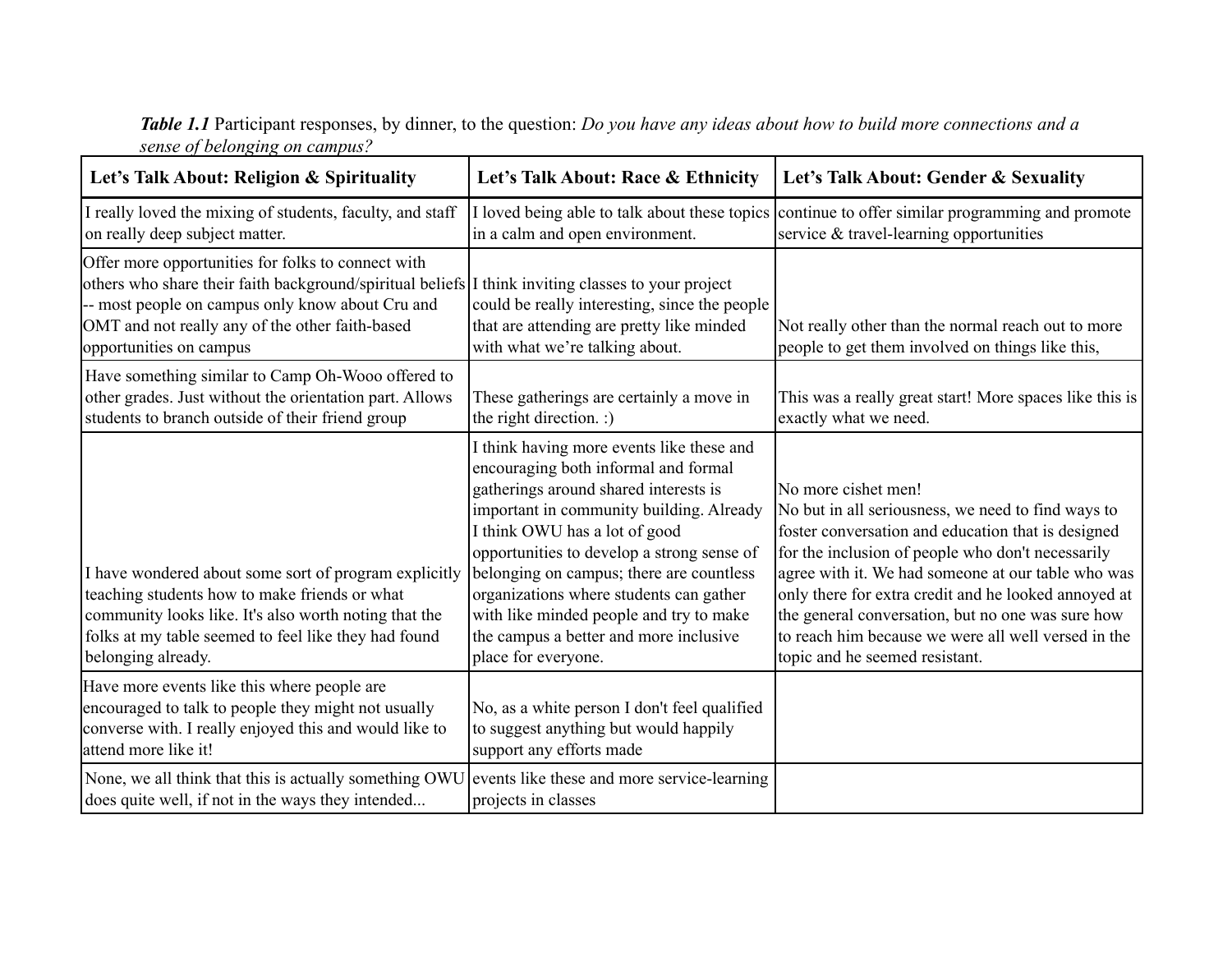| No, they do a great job. I had to really go out of my<br>way to be a loner on campus.                                                                                                                                                                     | more events like this                                                                                                                                                                                                        |  |
|-----------------------------------------------------------------------------------------------------------------------------------------------------------------------------------------------------------------------------------------------------------|------------------------------------------------------------------------------------------------------------------------------------------------------------------------------------------------------------------------------|--|
| Expand the spring break trip offerings that the<br>Chaplain's office does. They are some of the best<br>community/belonging building experiences we do.                                                                                                   | We discussed offering more events (plus)<br>incentives such as extra-credit or free food)<br>and more education on the topic (through<br>immersion in UC 160 or 230 classes or<br>through better diversity-credited courses) |  |
| I do think the simple act of getting people together for<br>conversation around a theme is in and of itself a good<br>way to build community.                                                                                                             |                                                                                                                                                                                                                              |  |
| Clearly this event engaged everyone in a meaningful<br>way. People felt heard; people listened. Let's find a<br>way to do more of these - or use this model for<br>building a similar sustainable program. Maybe IFYC<br><b>BETTER TOGETHER relaunch?</b> |                                                                                                                                                                                                                              |  |
| more events like this one                                                                                                                                                                                                                                 |                                                                                                                                                                                                                              |  |
| Yeah I do                                                                                                                                                                                                                                                 |                                                                                                                                                                                                                              |  |
| I think the dinner was great practice in how to<br>productively discuss possibly divisive topics, which is<br>a key to connecting with people different than you.                                                                                         |                                                                                                                                                                                                                              |  |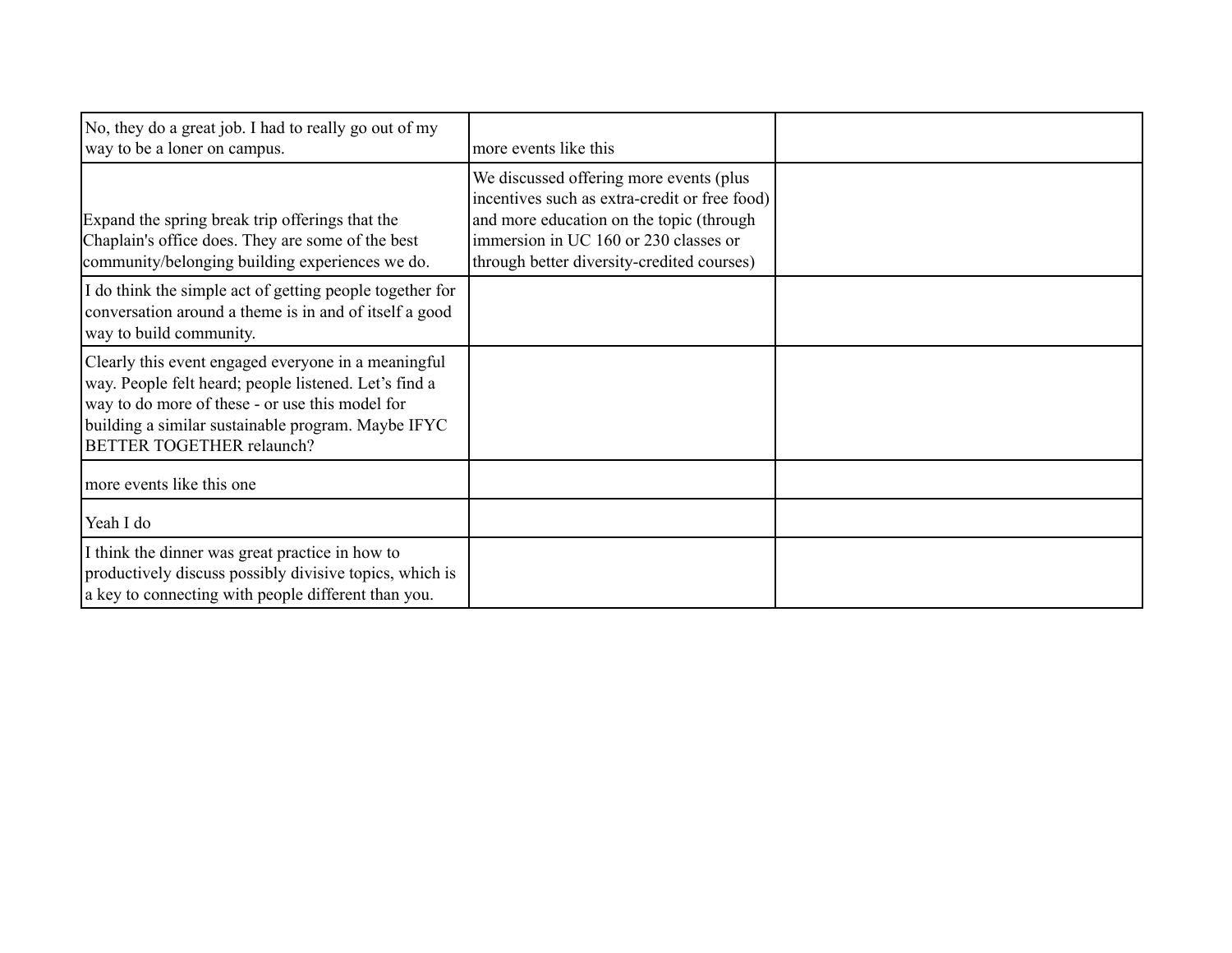*Table 1.2* Participant responses, by dinner, to the prompt: *If you have any other comments or reflections to share feel free to do so below.*

| Let's Talk About: Religion & Spirituality                                                                                                                                                                   | Let's Talk About: Race & Ethnicity                                                                                                                                                                                                                                                                                                          | Let's Talk About: Gender & Sexuality                                                                                                                                                                                                                                                                                                       |
|-------------------------------------------------------------------------------------------------------------------------------------------------------------------------------------------------------------|---------------------------------------------------------------------------------------------------------------------------------------------------------------------------------------------------------------------------------------------------------------------------------------------------------------------------------------------|--------------------------------------------------------------------------------------------------------------------------------------------------------------------------------------------------------------------------------------------------------------------------------------------------------------------------------------------|
| Such a great experience! Kudos.                                                                                                                                                                             | I really enjoyed this event! It was very well done!                                                                                                                                                                                                                                                                                         | N/A - Thank you so much for the great<br>discussions Anna, it was awesome! <3                                                                                                                                                                                                                                                              |
| Anna this was amazing! I am so proud of you! I<br>am so glad that I came to this dinner tonight.<br>Can't wait for the next one. Lots of Love!                                                              | I said that I don't feel different or more comfortable<br>because I largely feel comfortable about discussing<br>these issues; I do it pretty much daily in my classes and<br>with my colleagues. I do think that events like these and<br>this one in particular are good for increasing comfort<br>levels and that they have great value. | This dinner, like all the rest, was really great. I<br>appreciate, as always, the possibility for deeper<br>conversations. One person at the table didn't really<br>even know what he was coming to but came for a<br>class. It's nice to get a chance to converse with<br>folks other than those who are super active on<br>these issues. |
| I thought this was a great event! The conversation<br>was rich, deep, and respectful and lasted pretty<br>much the whole time, except for a digression at<br>the end into queer representation in media. :) | It was a good conversation. I wish more people could've hear other people's experiences. I knew no one<br>been there for it.                                                                                                                                                                                                                | It was really nice to share my experience, and<br>there, so it was a really nice experience.                                                                                                                                                                                                                                               |
| This was really wonderful, thank you for creating<br>the space for these conversations (and for the<br>delicious food!)                                                                                     | I loved this experience. Thank you so much!                                                                                                                                                                                                                                                                                                 |                                                                                                                                                                                                                                                                                                                                            |
| More questions? I wish I was able to learn more<br>about religions so outside of my own, but<br>obviously the selection of people and different<br>backgrounds was limited to who signed up!                | These events are so beneficial in making students more<br>comfortable discussing topics that they may have felt<br>unsafe or uncomfortable speaking on before. I think<br>everyone could benefit from attending.                                                                                                                            |                                                                                                                                                                                                                                                                                                                                            |
| Thank you for gathering us                                                                                                                                                                                  |                                                                                                                                                                                                                                                                                                                                             |                                                                                                                                                                                                                                                                                                                                            |
| This is a great launch for your Social Justice<br>project, Anna!                                                                                                                                            |                                                                                                                                                                                                                                                                                                                                             |                                                                                                                                                                                                                                                                                                                                            |
| Excited for the rest of the dinners!!!!                                                                                                                                                                     |                                                                                                                                                                                                                                                                                                                                             |                                                                                                                                                                                                                                                                                                                                            |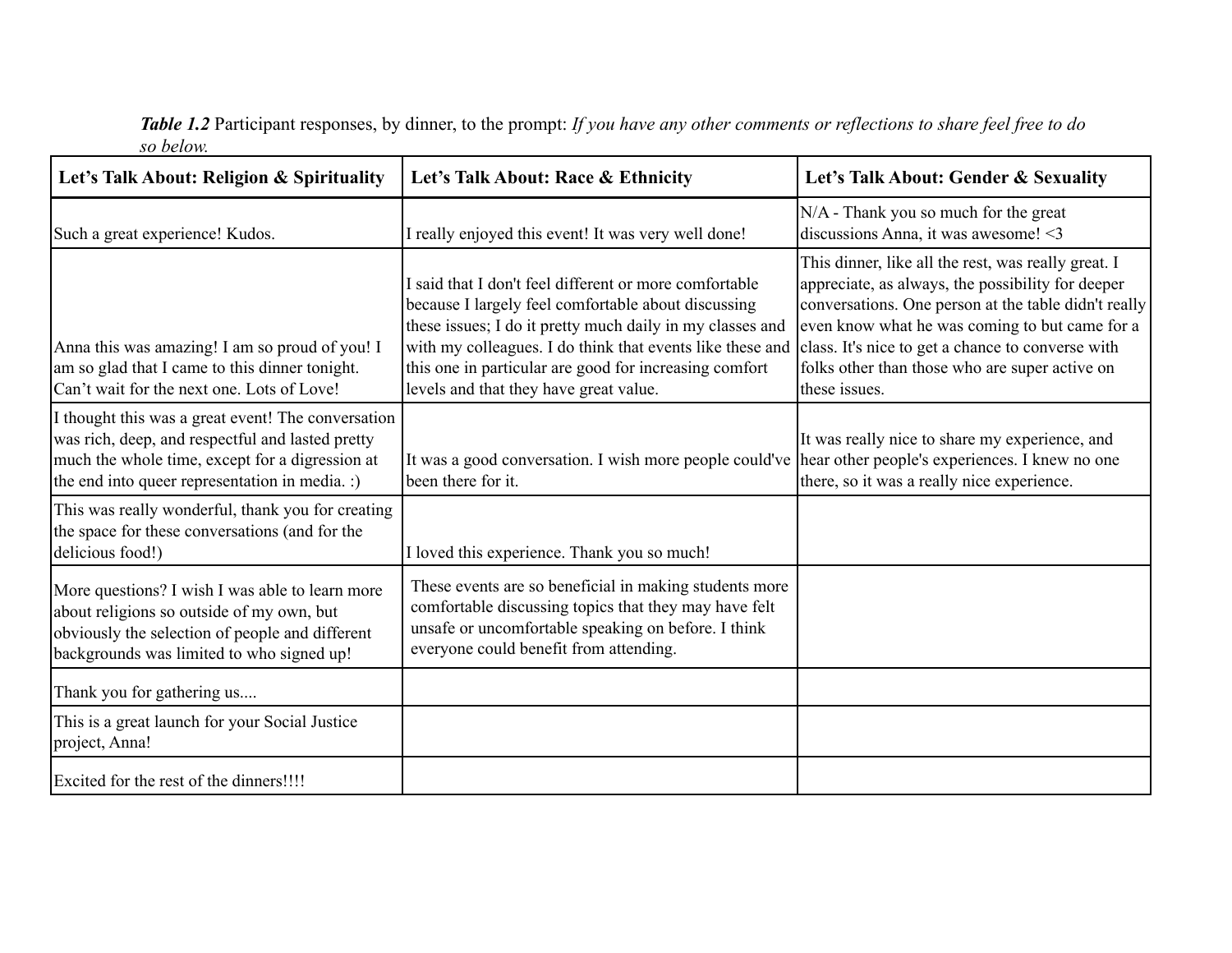#### **Chapter V**

#### **Discussion, Conclusions, and Recommendations**

#### *Discussion*

The data collected indicates that students, faculty, and staff benefitted from these dinners. The data also demonstrates that this model of collective learning is beneficial to individual participants trying to increase their comfort in discussing topics related to social in/justice. As a result of the data, it can also be said that these dinners increased participant feelings of connectedness or belonging on campus.

The result of this study demonstrates that this dinner series continues the legacy and success of social justice education as a part of community building and education of community members. In the context of the Let's Talk About Social Justice dinner series, the community was based on a college campus rather than in a movement space, but participants still self-selected to participate and demonstrated an interest in connecting with other community members and increasing awareness and/or comfort levels in discussing topics related to identity, belonging, and Social Justice.

## *Conclusion*

Based on the above findings, this project was successful in achieving the goals for which it was designed. The responses collected indicate that the dinners were successful in increasing participant comfort in discussing targeted Social Justice related topics and successful in increasing participant feelings of community or belonging on campus.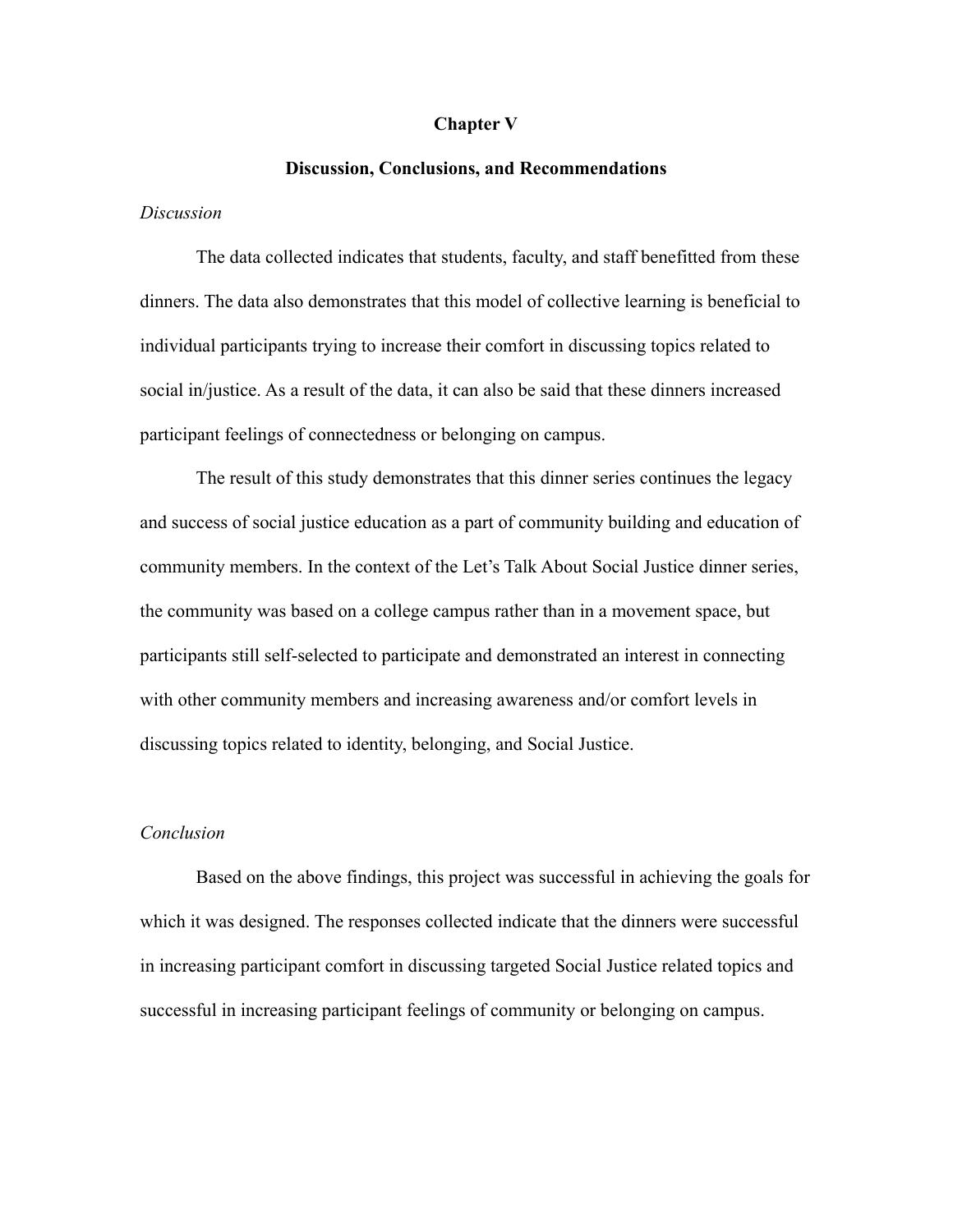## *Recommendations*

If this project or something similar to it were to be repeated, I would suggest that it be facilitated by students. While student run projects are harder to sustain across academic years, I believe that events arranged and facilitated by students feel more genuine and less like academic tests or performances. The intention of these dinners was to offer students, faculty, and staff space to work on their own social justice education through sharing with and listening to others in our community. Because the events were not being overseen by administrators, participants may have felt more comfortable sharing their experiences and opinions with others more openly than if they felt that the conversations were being recorded or monitored.

I would also suggest that future iterations of this project could include more questions related to relevant research interests. I chose to limit the number of questions I asked because I wanted the surveys to be as short as possible in order to encourage participants to complete them. I think the surveys could have gotten more out of the participants, and more questions could have been answered about topics such as, likelihood of participants seeking other opportunities for community building or social justice education, likelihood of participants seeking out service opportunities related to topics discussed, and likelihood of participants having conversations related to target topics with individuals who were not present at the dinners. These topics are all hypothetical questioning, but I think that encouraging participants to do some of these things and then surveying them a couple weeks after the event might be a way to further document the impact of the events on participant behavior and mindset.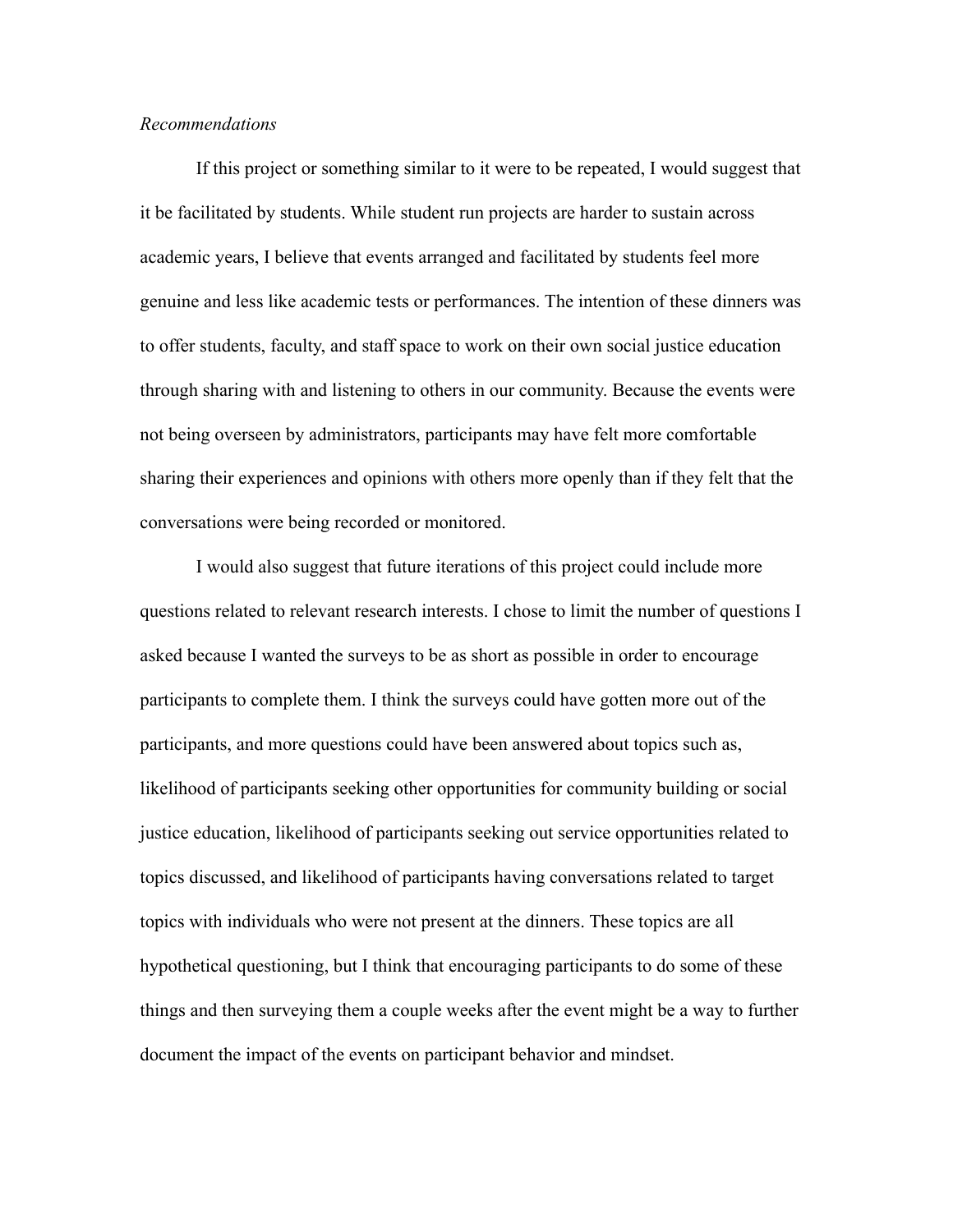It would have been beneficial to have a higher participation rate in the entry and exit surveys in order to more accurately summarize participant experiences. If future organizers or researchers could find a way to increase participant completion of surveys, this would greatly benefit the data collection process.

In future research, it would be beneficial to find a way to measure compassion and awareness. This project was able to measure comfort level in discussing the topics I researched, which starts to get at the idea of familiarity and interest, but I believe that events such as the dinners might be capable of increasing empathy and awareness. I also had hoped to practice community organizing to a greater extent through working with different student groups to develop the questions at each dinner, but, due to time constraints, I was not able to do so, and instead I ended up working with faculty and staff to develop the questions. I think that this approach still worked, but I would have liked to collaborate more with the campus community. Future iterations of these events could utilize student groups and organizations and more deeply root conversations in student interest.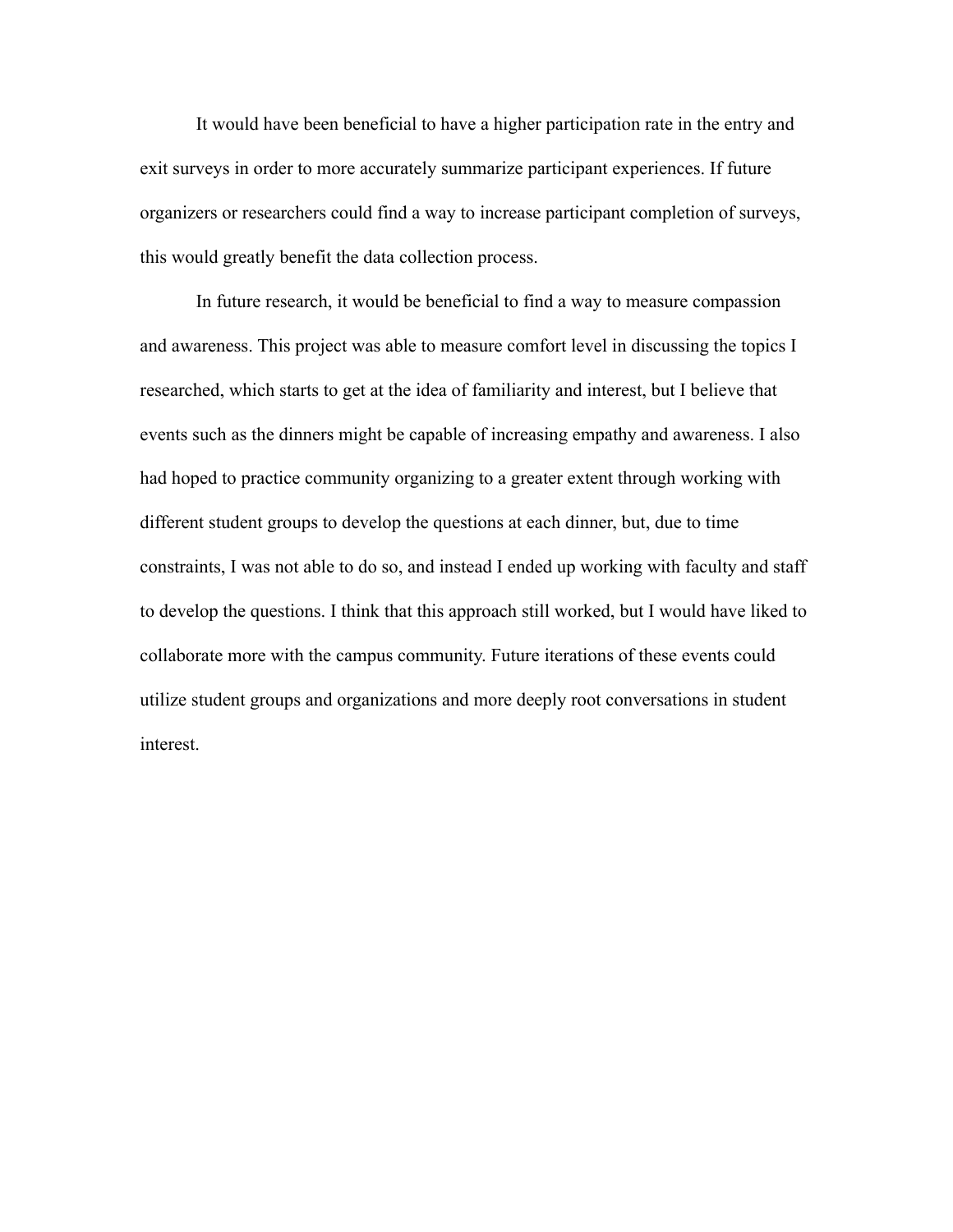#### **References**

- Choudry, A. (2015). *Learning activism: The intellectual life of contemporary social movements.* University of Toronto Press.
- English, L. M. (2008). Revisiting Voice, Subjectivity, and Circles: Feminist Pedagogy in the Twenty-first Century. *Journal of Adult Theological Education*, 5(2), 112–125. <https://doi.org/10.1558/jate.v5i2.112>
- Hall, B. L., Clover, D. E., Crowther, J., & Scandrett, E. (2011). Social movement learning: A contemporary re-examination. *Studies in the Education of Adults*, 43(2), 113–116. https://doi.org/10.1080/02660830.2011.11661607
- Holland, S. S., & Silvers, B. (2019). *I Think You're Wrong (but I'm Listening): A Guide to Grace-filled Political Conversations*. Thomas Nelson.
- hooks, bell. *Feminism is for Everybody: Passionate Politics*. Pluto Press, 2000.
- Kilgore, D. (1999). Understanding learning in social movements: A theory of collective learning. International Journal of Lifelong Education, 18(3), 191–202. https://doi.org/10.1080/026013799293784
- Lankshear, C., McLaren, P., & Kincheloe, J. (Eds.). (1994). *The Politics of Liberation: Paths from Freire*. ProQuest Ebook Central <https://ebookcentral.proquest.com>
- Niesz, T., Korora, A. M., & Walkuski, C. B. (2018). Social movements and educational research: toward a united field of scholarship. *Teachers College Record*, 42.
- Parker, P. (2018). *The Art of Gathering: How We Meet and Why it Matters*. Riverhead Books.
- Putnam, R. D., Feldstein, L. M., & Cohen, D., 1946. (2003). *Better together: Restoring the American community*. Simon & Schuster.
- Richardson, J. L. (2017). Healing circles as black feminist pedagogical interventions. (pp. 281-294). Springer International Publishing. [https://doi.org/10.1007/978-3-319-65789-9\\_16](https://doi.org/10.1007/978-3-319-65789-9_16)

*Talk Better Together | IFYC*. (n.d.). Interfaith Youth Core. Retrieved April 4, 2022, from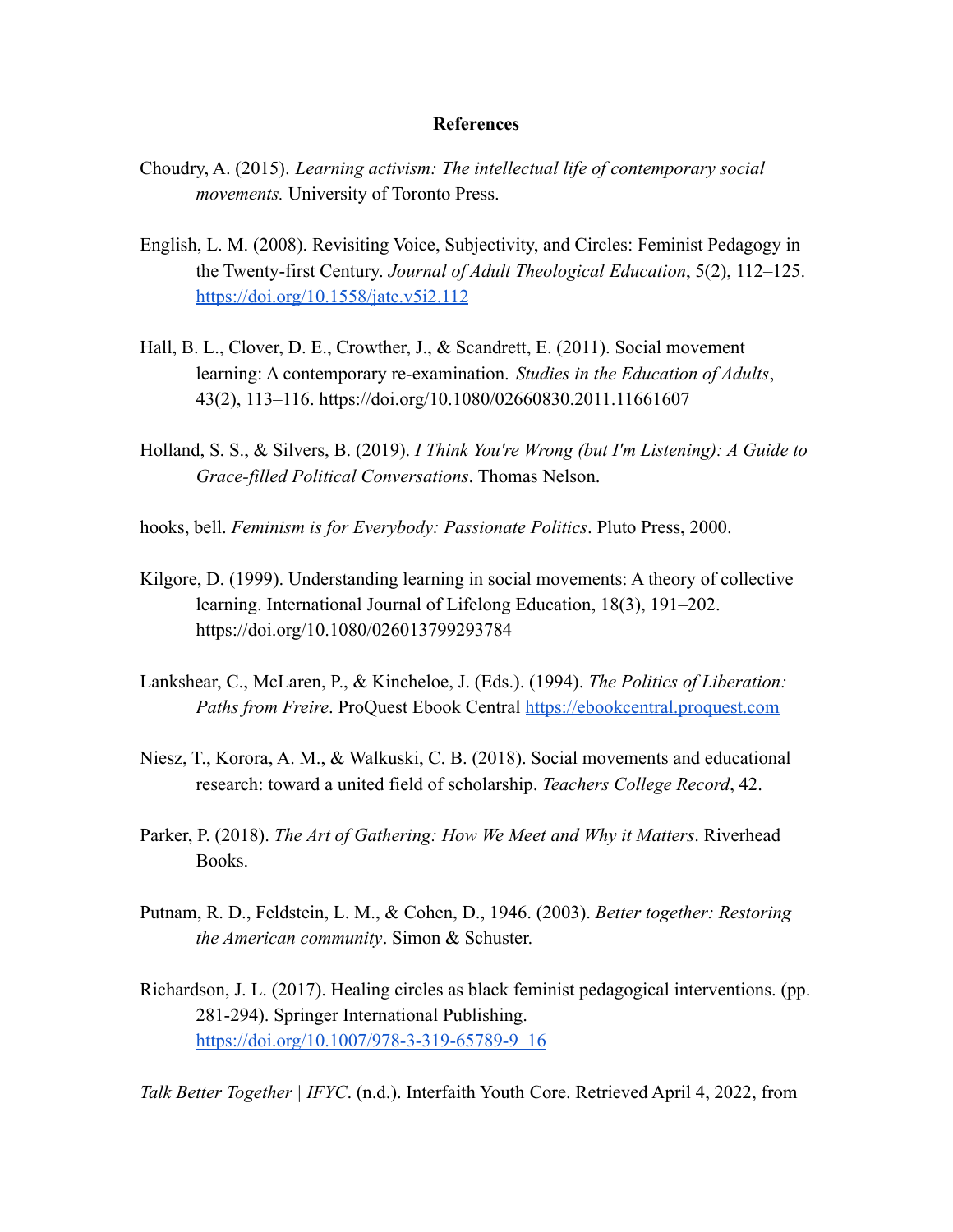<https://ifyc.org/resources/talk-better-together>

- Walker, J., & Butterwick, S. (2021). Education to change the world: Learning within/through social movements. In T. S. Rocco, M. C. Smith, R. C. Mizzi, L. R. Merriweather, & J. D. Hawley (Eds.), *The handbook of adult and continuing education* (2020 Edition, pp. 322–329). Stylus Pub.
- Weiler, K. (1991). Freire and a feminist pedagogy of difference. *Harvard Educational Review*, 61(4), 449-479. <https://doi.org/10.17763/haer.61.4.a102265jl68rju84>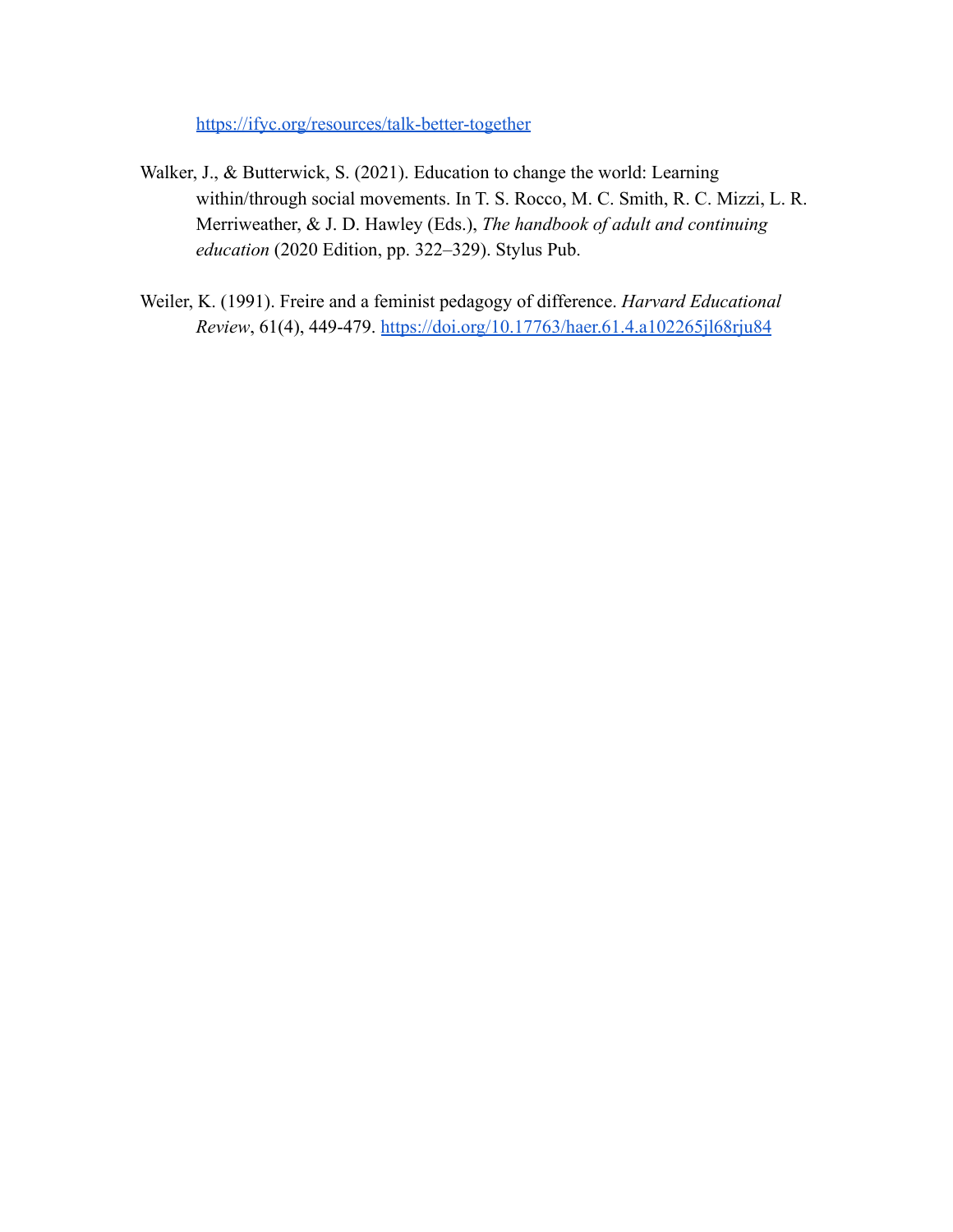## **Appendices**

A. Discussion Questions from Dinner 1: Let's Talk About: Religion & Spirituality

## a. **Instructions included on the page:**

Feel free to move through these questions in whatever order is comfortable for the table. Try to get to all of the questions, if possible, but also create space for all participants to engage with the conversation as fully as possible and according to personal comfort.

- 1. Why did you come here tonight?
- 2. Is there anything in your religious, philosophical, or personal background that inspires you to be involved in Social Justice work/activities on and/or off campus?
- 3. How familiar are you with interfaith cooperation and dialogue? Do you think interfaith cooperation and activism are necessary to address social inequities?
- 4. How has your religious or spiritual identity impacted your daily life on campus during the pandemic?
- 5. How has your religious or spiritual identity affected how you viewed recent political and social events in the US or the world?
- 6. Do you wish there were more opportunities for building connections and a sense of belonging on campus?
- 7. Do you have any ideas about how to build more connections and a sense of belonging on campus?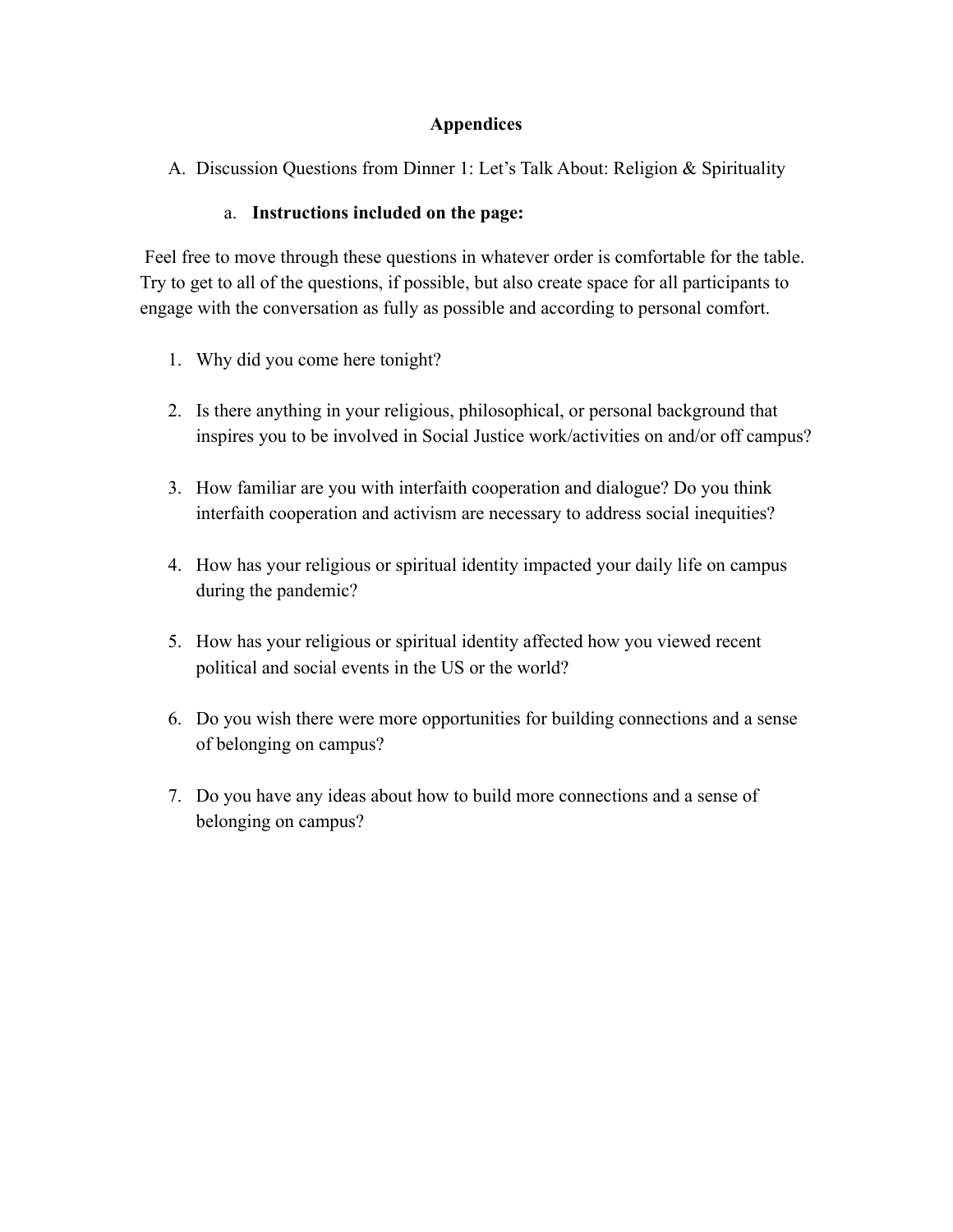B. Discussion Questions from Dinner 2: Let's Talk About: Race & Ethnicity

## a. **Instructions included on the page:**

Feel free to move through these questions in whatever order is comfortable for the table. Try to get to all of the questions, if possible, but also create space for all participants to engage with the conversation as fully as possible and according to personal comfort.

- 1. Why did you come here tonight?
- 2. Is there anything in your racial and/or ethnic background that inspires you to be involved in Social Justice work/activities on or off campus? Do other elements of your identity intersect with your racial or ethnic identity and result in a motivation to act?
- 3. Were conversations about race a part of your upbringing? If so, how was the subject approached? How did the people around you talk about other races?
- 4. How has your racial and ethnic identity impacted your daily life on campus? Has your experience been impacted by the pandemic?
- 5. Do you think your racial or ethnic identity affected how you viewed recent political and social events in the US or the world?
- 6. What would a society that values racial and ethnic differences look like? What hopes and fears come up for you when thinking about that society?
- 7. Do you wish there were more opportunities for building connections and a sense of belonging on campus?
- 8. Do you have any ideas about how to build more connections and a sense of belonging on campus?